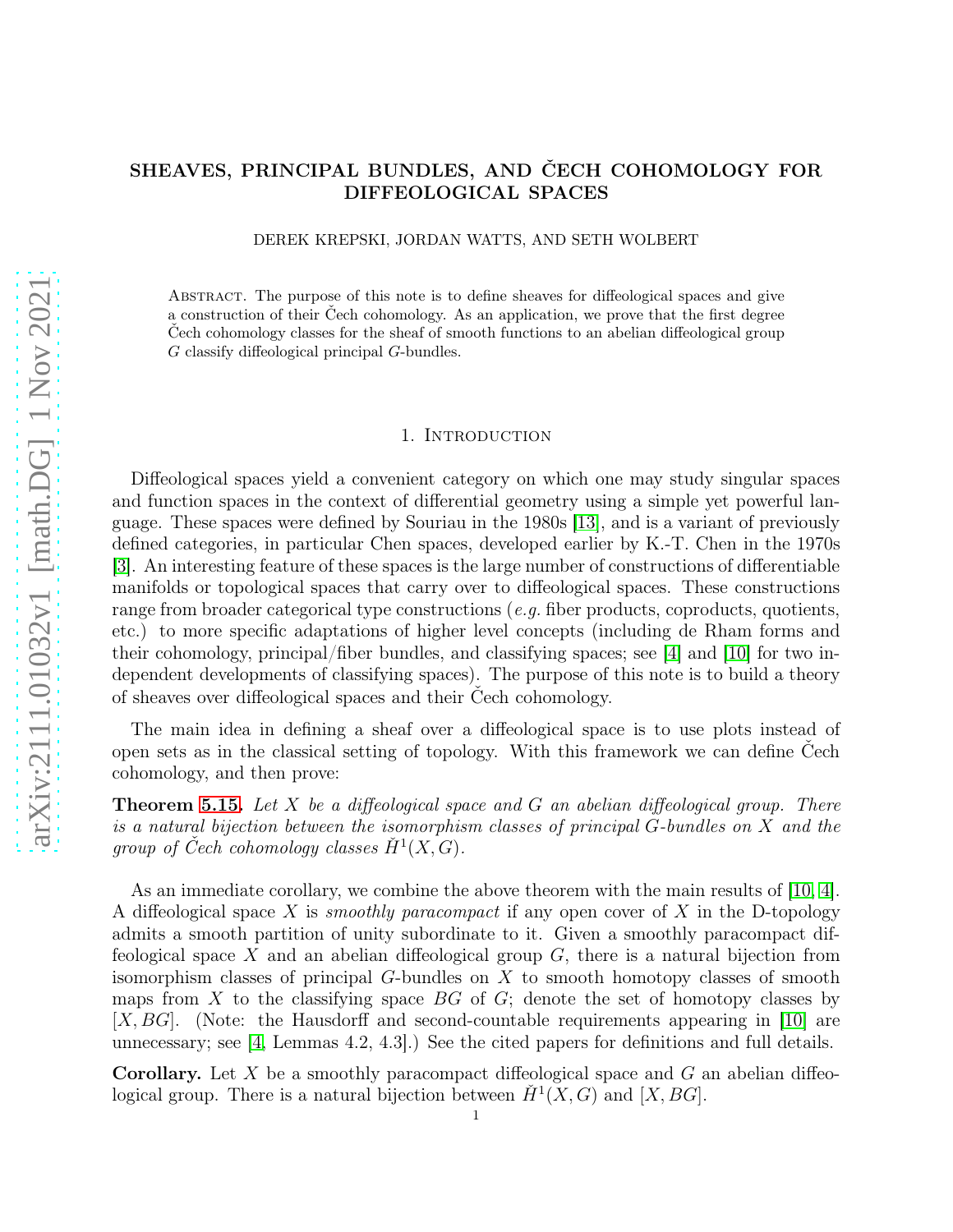This paper was largely inspired by the theory of de Rham cohomology developed for diffeological spaces as well as the work of Behrend and Xu in [\[2\]](#page-23-3). Indeed, the sheaf of de Rham forms over a diffeological space provides a prototypical sheaf of vector spaces. While in this paper we stick to the more classical geometric language in which most diffeological literature is cast, a lot of insight can be gained through using the language of Behrend and Xu; namely, Grothendieck topologies and stacks. In particular, as shown in [\[16\]](#page-24-1), any diffeological space X has an associated stack  $\mathcal X$  via the Grothendieck construction, and the sheaves and global sections defined in this paper are sheaves and global sections (in the stacky sense) over  $\mathcal{X}$ .

Similar work on a diffeological context for sheaves already appears in the work of Nezhad and Ahmadi [\[11\]](#page-23-4), in which the authors also define sheaves and presheaves in terms of the category of plots of a diffeological space, which is our approach. They develop the theory in a different direction than the present paper, defining so-called quasi-sheaves which are presheaves satisfying nice properties with respect to generating families and limits taken over them. It is possible that some of the theory developed in our paper may be generalized to quasi-sheaves. The authors in [\[11\]](#page-23-4) also connect their theory to the D-topology of a diffeological space, establishing the desired fact that a sheaf on a diffeological space using the plot definition yields a sheaf using the topological definition.

Patrick Iglesias-Zemmour studies an independent and different version of Čech cohomology in [\[8\]](#page-23-5), with the purpose of calculating the Čech cohomology of the sheaf of locally constant functions to R and investigating the obstruction to extending the de Rham isomorphism of sheaf cohomology to the context of diffeological spaces.

The sections of the paper are organized as follows: in Section [2,](#page-1-0) we give a brief overview of diffeological spaces along with various constructions of them that will be used throughout the paper. In Section [3,](#page-4-0) we give a definition and some basic properties of sheaves over diffeological spaces. In Section [4,](#page-8-0) we define Čech cohomology for sheaves over a diffeological space. In Section [5,](#page-12-0) we prove the main theorem of the paper: that principal  $G$ -bundles of an abelian diffeological group G are classified by the degree 1 Čech cohomology of the sheaf of smooth G-valued functions. We also show that there is a (non-natural) bijection between  $\check{H}^1(X, G)$ and certain groupoid actions on the nebula of a sufficiently "good" generating family of  $X$ ; see Corollary [5.16.](#page-19-0) Finally, in Section [6,](#page-19-1) we give applications and some examples: we recover the classical picture in the case that  $X$  is a smooth manifold and  $G$  a Lie group, we look at the case of X an irrational torus (an example not captured by the classical topological theory), and consider a relationship between group cohomology and principal R-bundles, as well as a potential generalization of the notion of "fineness" for a sheaf. We also reproduce the classical result that Čech cohomology is the right derived functor of the global sections functor.

### 2. Diffeological spaces

<span id="page-1-0"></span>We start with the diffeological preliminaries required for this paper.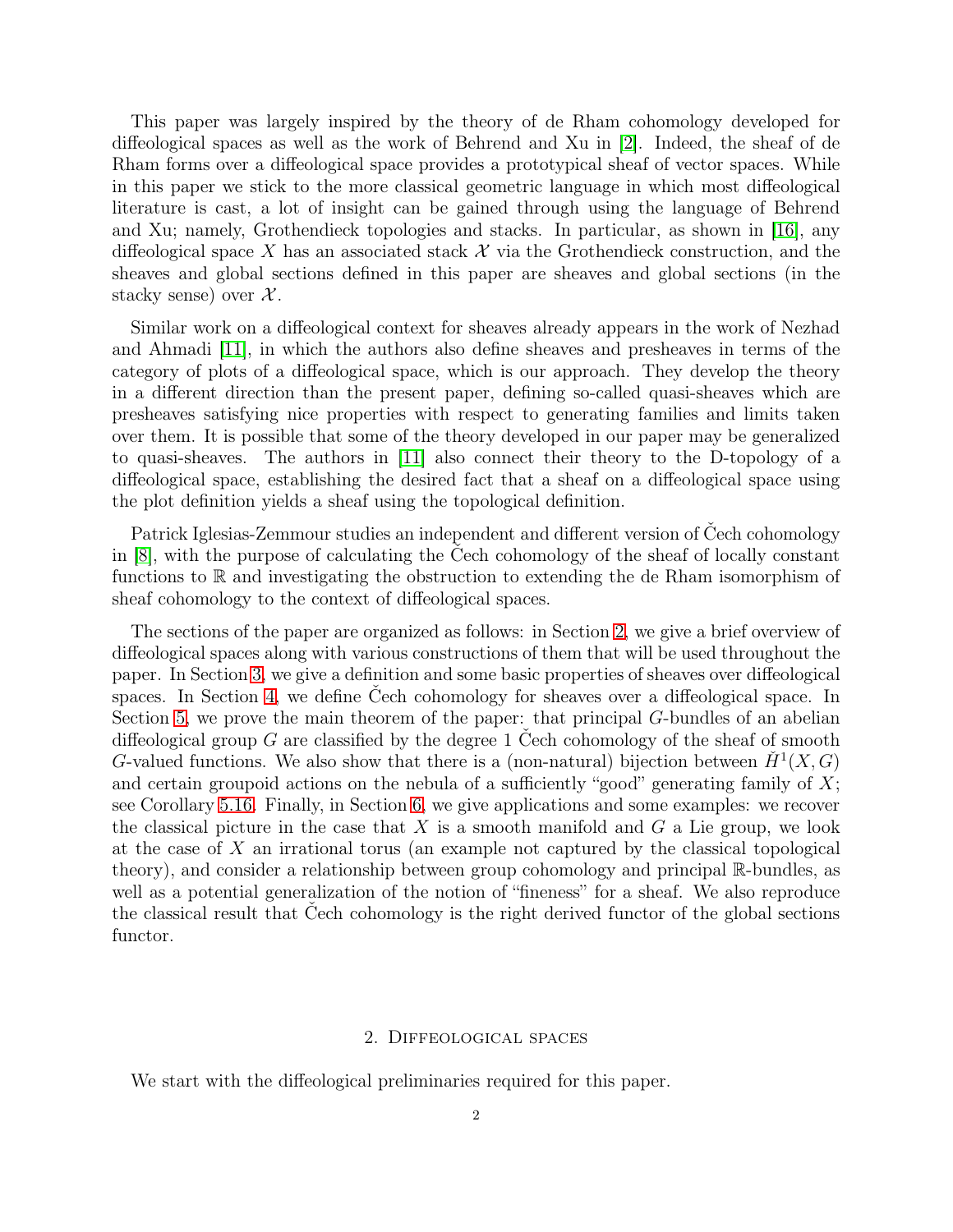**Definition 2.1 (Diffeology).** Let X be a set. A *parametrization* of X is a map of sets  $p: U \to X$  where U is an open subset of Euclidean space (no fixed dimension). A diffeology  $\mathcal{D}_X$  on X is a set of parametrizations satisfying the following three axioms:

- (1) (Covering Axiom)  $\mathcal{D}_X$  contains all constant maps into X.
- (2) (Locality Axiom) Given a parametrization  $p: U \to X$ , if there is an open cover  $\{U_{\alpha}\}\$ of U and a family  $\{p_{\alpha} : U_{\alpha} \to X\} \subseteq \mathcal{D}_X$  such that  $p|_{U_{\alpha}} = p_{\alpha}$  for each  $\alpha$ , then  $p \in \mathcal{D}_X$ .
- (3) (Smooth Compatibility Axiom) Given  $p: U \to X$  in  $\mathcal{D}_X$ , an open subset V of a Euclidean space, and a smooth map  $f: V \to U$ , the composition  $p \circ f$  is in  $\mathcal{D}_X$ .

A set X equipped with a diffeology  $\mathcal{D}_X$  is called a *diffeological space*, and the parametrizations  $p \in \mathcal{D}_X$  plots of X. In particular, there is a unique empty plot  $\mathfrak{e} : \emptyset \to X$ . We will often denote the domain of a plot p by  $U_p$ .

A map  $\varphi: X \to Y$  between diffeological spaces X and Y is *(diffeologically)* smooth if  $\varphi \circ p \in \mathcal{D}_Y$  for any plot  $p \in \mathcal{D}_X$ . If  $\varphi$  is furthermore a bijection with smooth inverse, then it is a *diffeomorphism*. Denote the set of all smooth maps  $X \to Y$  by  $C^{\infty}(X, Y)$ .

A first example of a diffeological space is a smooth manifold, equipped with the diffeology of all  $C^{\infty}$  maps from Euclidean open sets into it. In fact, smooth manifolds constitute a full subcategory of the category **Diffeol** of diffeological spaces with smooth maps between them, and so diffeology is a generalization of the theory of smooth manifolds. But that's not all: unlike smooth manifolds, Diffeol is extremely versatile, being a complete, cocomplete quasi-topos [\[1\]](#page-23-6). In particular, there are natural diffeological structures on subsets, quotients, products, sums, and function spaces defined as follows (see [\[7\]](#page-23-7) for proofs that these satisfy the axioms of a diffeological space).

Definition 2.2 (Basic Categorical Constructions). Let X be a diffeological space and  ${X_\alpha}$  a family of diffeological spaces.

- Given a subset  $Y \subset X$ , the *subset diffeology* on Y is the collection of all plots of X whose images lie in  $Y$ .
- Given an equivalence relation  $\sim$  on X with quotient map  $\pi$ , the quotient diffeology on  $X/\sim$  is the collection of all parametrizations p in which for each  $u \in U_p$  there is an open neighborhood V of u and a plot  $q: V \to X$  such that  $p|_V = \pi \circ q$ .
- The product diffeology on the set  $\prod_{\alpha} X_{\alpha}$  is the collection of all parametrizations p for which  $pr_{\alpha} \circ p$  is a plot of  $X_{\alpha}$  for each  $\alpha$ , where  $pr_{\alpha}$  is the projection map.
- The sum diffeology on the set  $\prod_{\alpha} X_{\alpha}$  is the collection of all parametrizations p in which for each  $u \in U_p$  there is an open neighborhood V of u and a plot  $q: V \to X_\alpha$ for some  $\alpha$  such that  $p|_V = q \circ i_{\alpha}$ , where  $i_{\alpha}$  is the inclusion map.
- Given another diffeological space Y, the *(standard)* functional diffeology on  $C^{\infty}(X, Y)$ is the collection of all parametrizations  $p: U \to C^{\infty}(X, Y)$  so that for all  $(u, x) \in$  $U \times X$ , the assignment  $(u, x) \mapsto p(u)(x)$  is smooth.

Using the definitions above, one can construct limits and colimits, such as fiber products.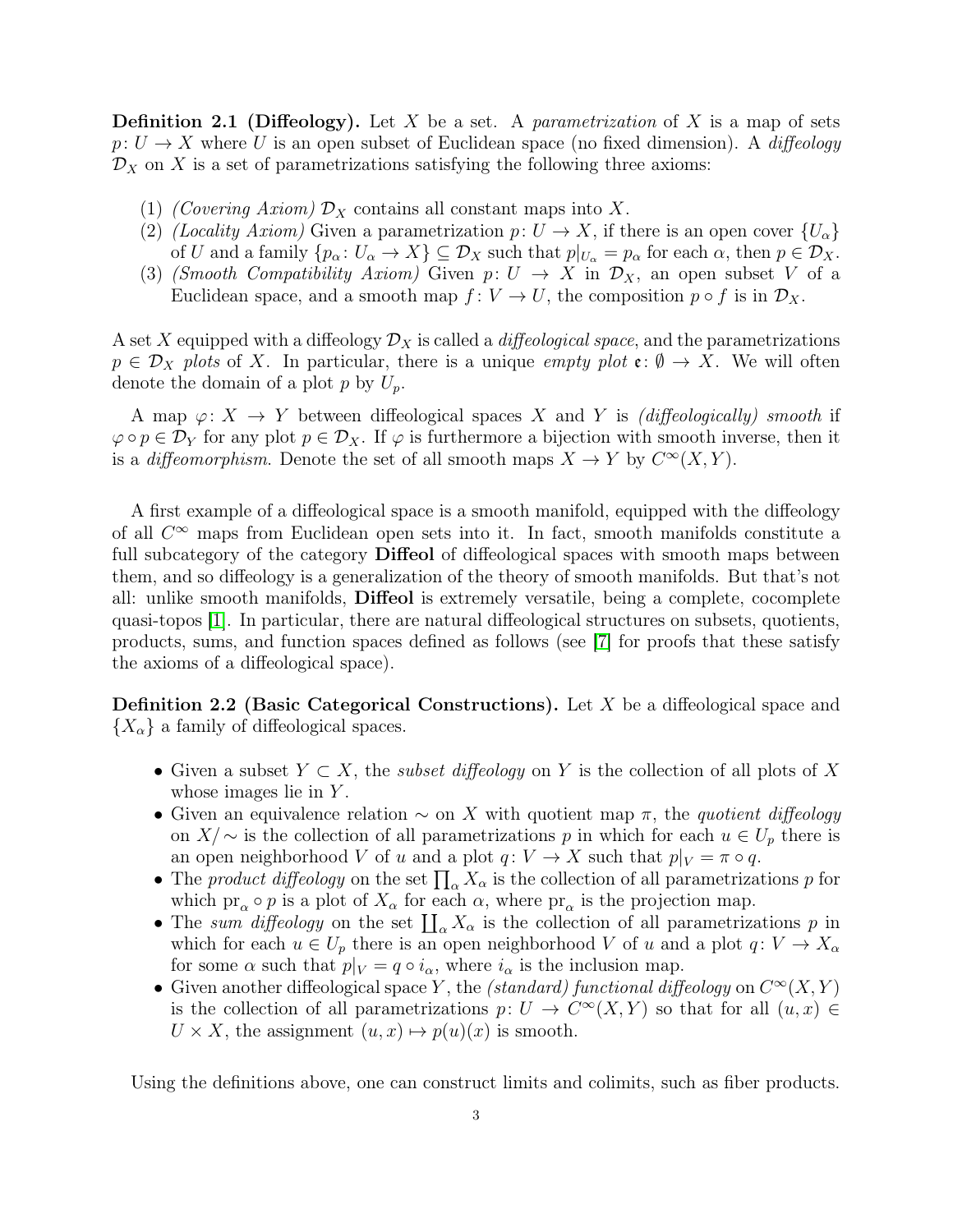<span id="page-3-0"></span>**Definition 2.3 (Fibered Product).** Given a family of smooth maps  $\varphi_{\alpha} : X_{\alpha} \to Z$ , define the *fibered product* of  $\{\varphi_{\alpha}\}\)$  to be the set

$$
\left\{ (x_{\alpha}) \in \prod_{\alpha} X_{\alpha} \mid \varphi_{\alpha_1}(x_{\alpha_1}) = \varphi_{\alpha_2}(x_{\alpha_2}) \; \forall \alpha_1, \alpha_2 \right\}
$$

equipped with the subset diffeology induced by the product diffeology on  $\prod_{\alpha} X_{\alpha}$ . This space is the unique diffeological space, up to diffeomorphism, satisfying the standard universal property of a fibered product.

Just as one might use topological bases to generate a topology, diffeological spaces enjoy generating families.

Definition 2.4 (Generating Families and Nebulae). A *(covering) generating family* of a diffeological space X is a family  $\mathcal{Q} \subseteq \mathcal{D}_X$  such that for any plot  $p \in \mathcal{D}_X$  there exist an open cover  $\{U_{\alpha}\}$  of  $U_p$ , a family  $\{q_{\alpha}: V_{\alpha} \to X\}$  in  $\mathcal{Q}$ , and a family of smooth maps  $\{f_{\alpha}: U_{\alpha} \to V_{\alpha}\}$ such that  $p|_{U_{\alpha}} = q_{\alpha} \circ f_{\alpha}$  for each  $\alpha$ .

The nebula of a generating family Q is the diffeological sum  $\mathcal{N}(Q) := \coprod_{q \in Q} U_q$ . The sum includes a copy of the domain of each plot from  $\mathcal{Q}$ ; hence, multiple copies of the same Euclidean open set may appear in the sum. The nebula comes equipped with a (smooth) evaluation map  $ev: \mathcal{N}(\mathcal{Q}) \to X$  sending  $u \in U_q$  to  $q(x)$ .

Especially when discussing principal bundles later in this paper, we will need special classes of smooth injections and surjections between diffeological spaces.

**Definition 2.5 (Inductions & Subductions).** A smooth map  $\varphi: X \to Y$  is an *induction* if it is injective, and a parametrisation p of X is a plot if  $\varphi \circ p$  is a plot of Y. Similarly, a smooth map  $\varphi: X \to Y$  is a *subduction* if it is surjective, and for any plot  $p \in \mathcal{D}_Y$  there exist an open cover  $\{U_{\alpha}\}\$  of  $U_p$  and plots  $\{q_{\alpha}: U_{\alpha}\to X\}$  such that  $p|_{U_{\alpha}}=\varphi\circ q_{\alpha}$  for each  $\alpha$ ; call each  $q_{\alpha}$  a local lift of p over  $U_{\alpha}$ .

Examples of inductions include inclusion maps of subsets equipped with the subset diffeology, and examples of subductions include quotient maps to quotients equipped with the quotient diffeology. In particular, the evaluation map of a generating family  $\mathcal Q$  of a diffeological space X is a subduction, as X is diffeomorphic to the quotient of  $\mathcal{N}(\mathcal{Q})$  by the equivalence relation  $u_1 \sim u_2$  if  $ev(u_1) = ev(u_2)$ .

<span id="page-3-1"></span>Example 2.6 (Generating Family Induced by a Subduction). Let  $\varphi: X \to Y$  be a subduction. Let  $p: U \to Y$  be a plot. There exist an open cover  $\{U_{\alpha}\}\$  of U and plots  $q_{\alpha}^p: U_{\alpha} \to X$  such that  $p|_{U_{\alpha}} = \varphi \circ q_{\alpha}^p$  for each  $\alpha$ . The collection of all  $\varphi \circ q_{\alpha}^p$  as p runs over  $\mathcal{D}_Y$  and  $\alpha$  over all open sets in a suitable open cover of  $U_p$  is a generating family Q of Y with evaluation map ev. Moreover, there is a smooth map  $\widetilde{ev}: \mathcal{N}(\mathcal{Q}) \to X$ , equal to  $q^p_\alpha$  on each plat demain  $U$ , each interval on  $\widetilde{ev}$  and  $\widetilde{ev}$  and  $\widetilde{ev}$  and  $\widetilde{ev}$  and  $\widetilde{ev}$  and  $\widetilde{ev}$  each plot domain  $U_{\varphi \circ q_{\alpha}^p}$ , satisfying  $\varphi \circ \tilde{\text{ev}} = \text{ev}$ ; hence  $\tilde{\text{ev}}$  is a lift of  $\text{ev}$  to X.

Finally, we define diffeological groups.

**Definition 2.7.** A *diffeological group* G is a group equipped with a diffeology such that multiplication and inversion are smooth.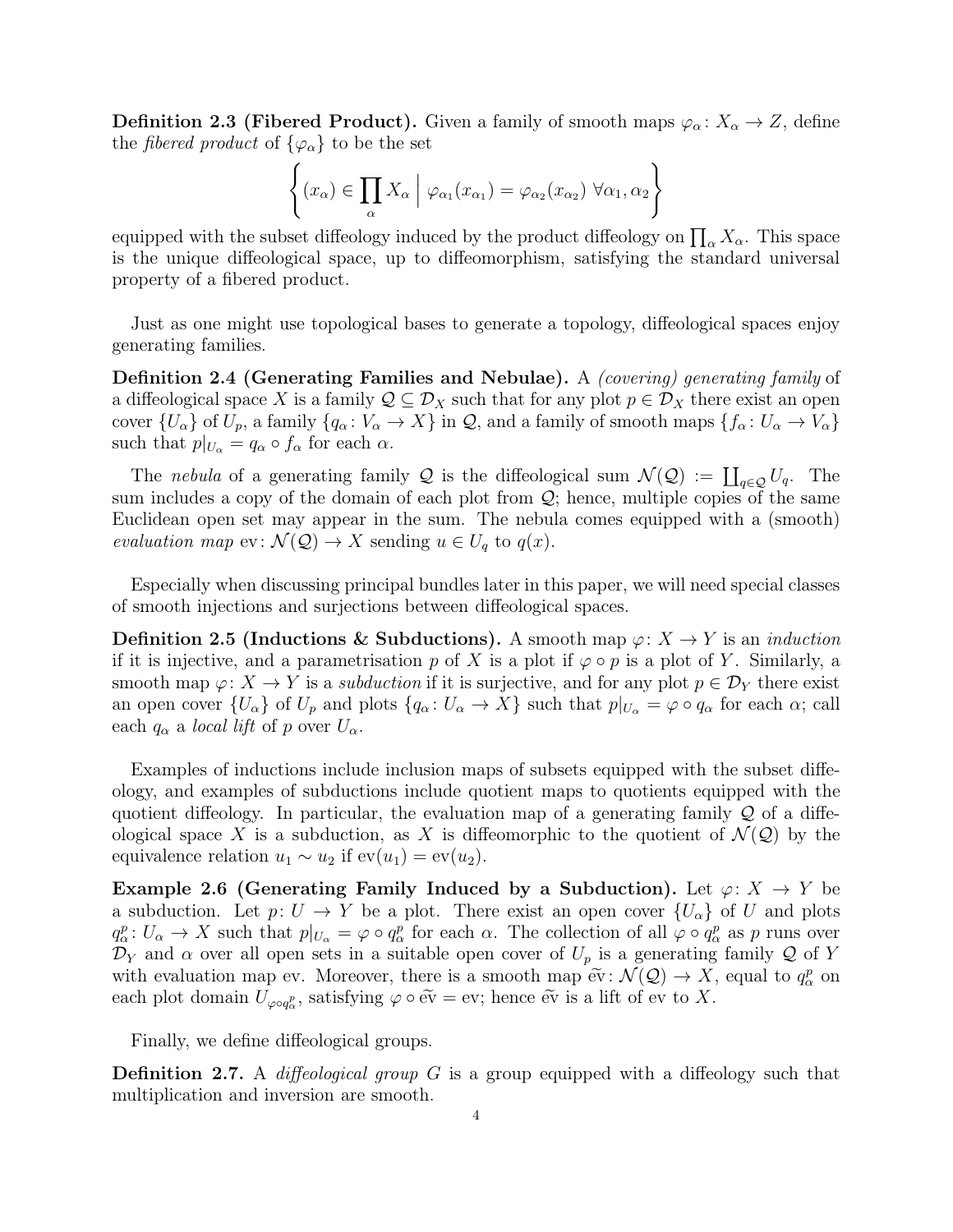**Example 2.8.** Any Lie group is a diffeological group. The irrational torus  $\mathbb{R}/(\mathbb{Z} + \alpha \mathbb{Z})$  is a diffeological group, but not a Lie group. Here  $\alpha$  is an irrational number, and  $\mathbb{Z} + \alpha \mathbb{Z}$  the diffeologically discrete subgroup of  $\mathbb R$ . The group of diffeomorphisms  $\text{Diff}(X)$  of a diffeological space is a diffeological group when equipped with an appropriate functional diffeology (see [\[7\]](#page-23-7) for details).

<span id="page-4-1"></span><span id="page-4-0"></span>**Example 2.9.** Let X be a diffeological space and G a diffeological group. The functional diffeology on  $C^{\infty}(X, G)$  admits a smooth pointwise multiplication and inversion map, making it into a diffeological group.

### 3. Sheaves over a diffeology

In this section we introduce presheaves and sheaves of a diffeological space, their global sections, morphisms, and prove that our definitions behave well under pullback. The novelty of our approach is that we replace the category of open sets of a topological space with inclusions as arrows, on which a classical sheaf is defined, with the category of plots (defined below) of a diffeological space. While this allows us to obtain results not available in the topological category, any sheaf on a smooth manifold according to our definition below yields a classical sheaf on the open sets of the manifold. We end the section with a result familiar from classical sheaf theory: that taking global sections is a right exact functor (see Proposition [3.15\)](#page-7-0).

**Definition 3.1 (Category of Plots).** Given a diffeological space  $X$ , the category of plots  $\mathcal{D}(X)$  is the category comprising plots of X as objects and commutative triangles



as morphisms, where p and q are plots and  $f: U \to V$  is smooth. For brevity, designate such a commutative triangle as  $f_p^q: p \to q$ .

**Definition 3.2 (C-Valued Presheaf).** Fix a diffeological space X. Let  $\mathcal{C}$  be the category of sets Set, groups Group, abelian groups  $Ab$ , or vector spaces Vect. A C-valued presheaf over X is a functor  $F: \mathcal{D}(X)^{op} \to \mathcal{C}$ . A global section of a C-valued presheaf  $F: \mathcal{D}(X)^{op} \to \mathcal{C}$  is a family of objects  $\{\eta_p \in F(p) \mid p \in \mathcal{D}_X\}$  which is natural with respect to arrows of  $\mathcal{D}(X)$ ; *i.e.*  $F(f_p^q)(\eta_q) = \eta_p$  for every arrow  $f_p^q \in \mathcal{D}(X)$ ; we sometimes refer to such a family as a *coherent family.* Denote the set of global sections of F by  $F(X)$ .

Global sections of a C-valued presheaf F form an object in C via plotwise-defined operations, emulating what one would expect from the classical case. For instance, if  $\mathcal C$  is Group, and  $\{\eta_p\}$  and  $\{\mu_p\}$  are two global sections of F, then  $\{\eta_p\}\{\mu_p\} = \{\eta_p\mu_p\}.$ 

While the value  $F(p)$  is determined by the plot p, we are often interested in the case where the value of  $F$  is determined only by the domain of  $p$ .

**Definition 3.3 (Domain-Determined).** A C-valued presheaf  $F: \mathcal{D}(X)^{op} \to \mathcal{C}$  is *domain*determined if  $F(p) = F(q)$  for any two plots p, q with  $U_p = U_q$ ; and  $F(f_p^q)$  is uniquely determined by f, for any smooth arrow  $f_p^q$  of  $\mathcal{D}(X)$ .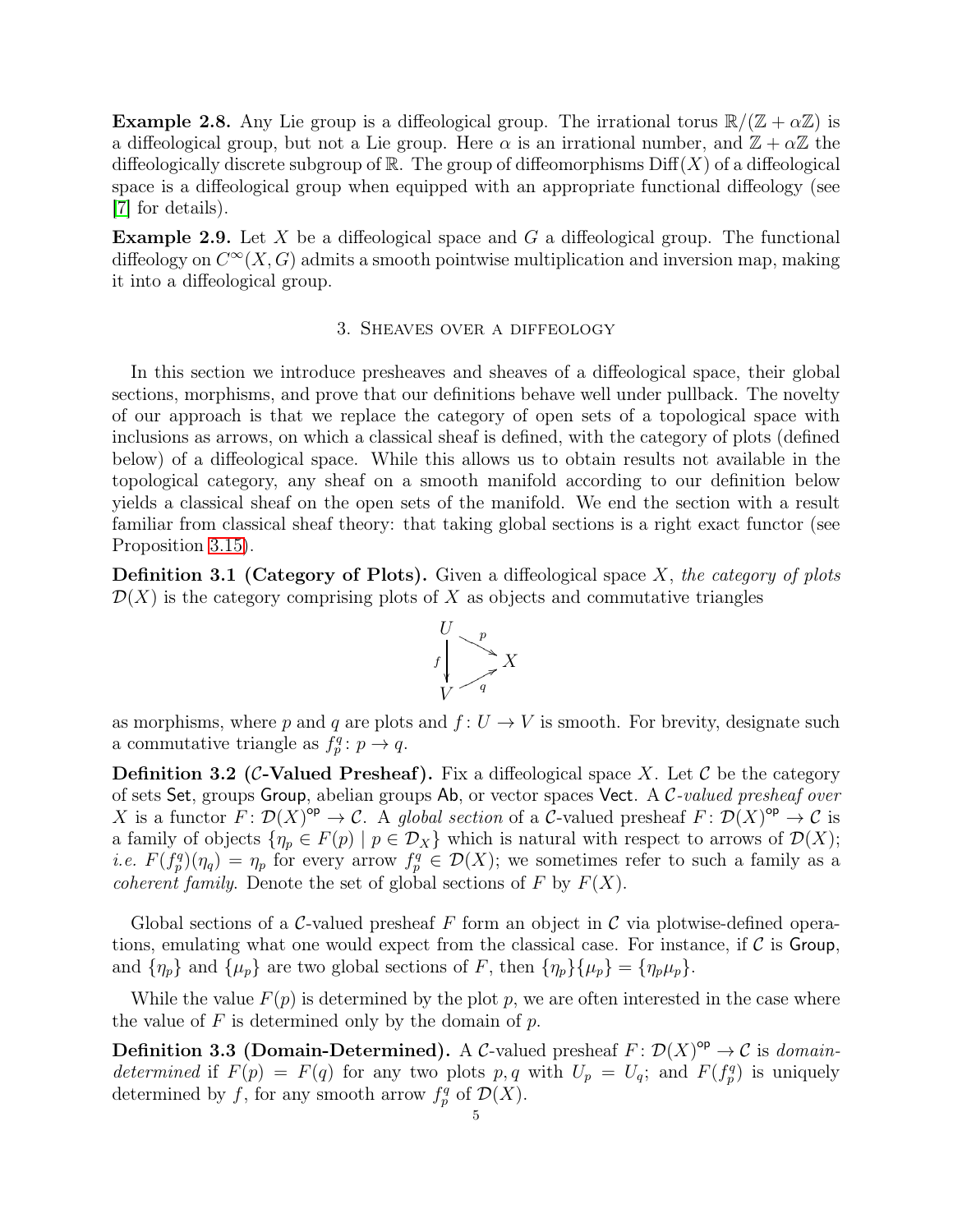Given a topological space Z, let  $Open(Z)$  be the category of open subsets of Z with inclusions as arrows. For a presheaf  $F: \mathcal{D}(X)^{op} \to \mathcal{C}$  and plot  $p: U \to X$ , an inclusion of an open subset  $\iota: V \to U$  induces a map  $\iota_{\text{pot}}^p: p|_V \to p$ , from which it follows that for each plot  $p: U \to X$ , one obtains a presheaf in the classical sense  $F|_p$ :  $\mathsf{Open}(U)^\mathsf{op} \to \mathcal{C}$  sending  $V \subseteq U$ to  $F(p \circ \iota)$ .

**Definition 3.4 (C-Valued Sheaf).** A C-valued sheaf  $F: \mathcal{D}(X)^{op} \to \mathcal{C}$  over a diffeological space X is a C-valued presheaf that sends the empty plot  $\mathfrak e$  to the terminal object of C, and whose restriction  $F|_p : \mathsf{Open}(U)^{\mathsf{op}} \to \mathcal{C}$  is a sheaf for every plot  $p: U \to X$ .

<span id="page-5-1"></span>**Remark 3.5.** Our requirement that F takes  $\mathfrak{e}$  to the terminal object allows us to conclude that any plot p: U II V  $\rightarrow X$  satisfies  $F(p) = F(p|_U) \times F(p|_V)$ . It follows that a sheaf F on X is completely determined by its values on plots with connected domains, and so it is generally enough to consider such plots.

Any C-valued sheaf on a smooth manifold  $M$  yields a sheaf in the classical sense. For certain sheaves such as  $C^{\infty}(\cdot, Y)$  below, the converse is immediate.

<span id="page-5-2"></span>**Examples 3.6.** Let  $X$  and  $Y$  be diffeological spaces. Three important examples of sheaves over diffeological spaces include:

- (1) For each degree  $k \geq 0$ , denote by  $\Omega^k : \mathcal{D}(X)^{op} \to \mathsf{Vect}$  the domain-determined sheaf given by  $\Omega^k(p) := \Omega^k(U_p)$  and  $\Omega^k(f_p^q)(\eta) := f^*\eta$ . The global sections of this sheaf  $\Omega^k(X)$  are precisely the de Rham k-forms on X.
- (2) Denote by  $C^{\infty}(\cdot, Y)$ :  $\mathcal{D}(X)^{op} \to$  Set the domain-determined sheaf given by  $C^{\infty}(p, Y)$ :=  $C^{\infty}(U_p, Y)$  and  $C^{\infty}(f_p^q)(g) := g \circ f$  for any  $g \in C^{\infty}(U_q, Y)$ . The global sections of this sheaf  $C^{\infty}(X, Y)$  are precisely the smooth maps from X to Y. In particular, when Y is an abelian diffeological group G, the result is a sheaf  $C^{\infty}(\cdot, G) : \mathcal{D}(X)^{\text{op}} \to \text{Ab}$ with global sections the group of smooth maps  $C^{\infty}(X, G)$ .
- (3) For a smooth map  $\varphi: X \to Y$ , denote by  $\Gamma(\cdot, \varphi): \mathcal{D}(Y)^{op} \to$  Set the sheaf given by

$$
\Gamma(p,\varphi) := \{ \widetilde{p} \in C^{\infty}(U_p, X) \mid \varphi \circ \widetilde{p} = p \}
$$

(*i.e.* the set of lifts of plots of Y to plots of X) and  $\Gamma(f_q^p, \varphi)(\tilde{p}) := \tilde{p} \circ f$ . This sheaf is not domain-determined. The global sections of  $\Gamma(X, \varphi)$  are precisely the smooth maps  $\psi: Y \to X$  with  $\varphi \circ \psi = id_Y$ . In particular, global sections need not exist!

<span id="page-5-0"></span>Remark 3.7. Denote by Euc the site of open subsets of Euclidean spaces with smooth maps between them and standard open covers. There is a forgetful functor  $\pi \colon \mathcal{D}(X) \to \mathsf{Euc}$ sending a plot to its domain and  $f_p^q$  to f. In the language of sheaves over sites, a domaindetermined C-valued sheaf  $F: \mathcal{D}(X)_{\text{op}} \to \mathcal{C}$  is the pushforward of a sheaf  $F' : Euc_{\text{op}} \to \mathcal{C}$  via the forgetful functor  $\pi: \mathcal{D}(X) \to \mathsf{Euc}$ . Furthermore, as  $\mathcal{D}(X)$  itself is an instance of (the Grothendieck construction associated to) a sheaf of sets on Euc, global sections of  $F$  can be identified with maps of sheaves  $\alpha: \mathcal{D}(X) \Rightarrow F'$ . Of course, this is no longer true in the case of a sheaf that is not domain-determined.

Our goal is to prove some basic properties of sheaves that one may expect from the classical case. First, a definition.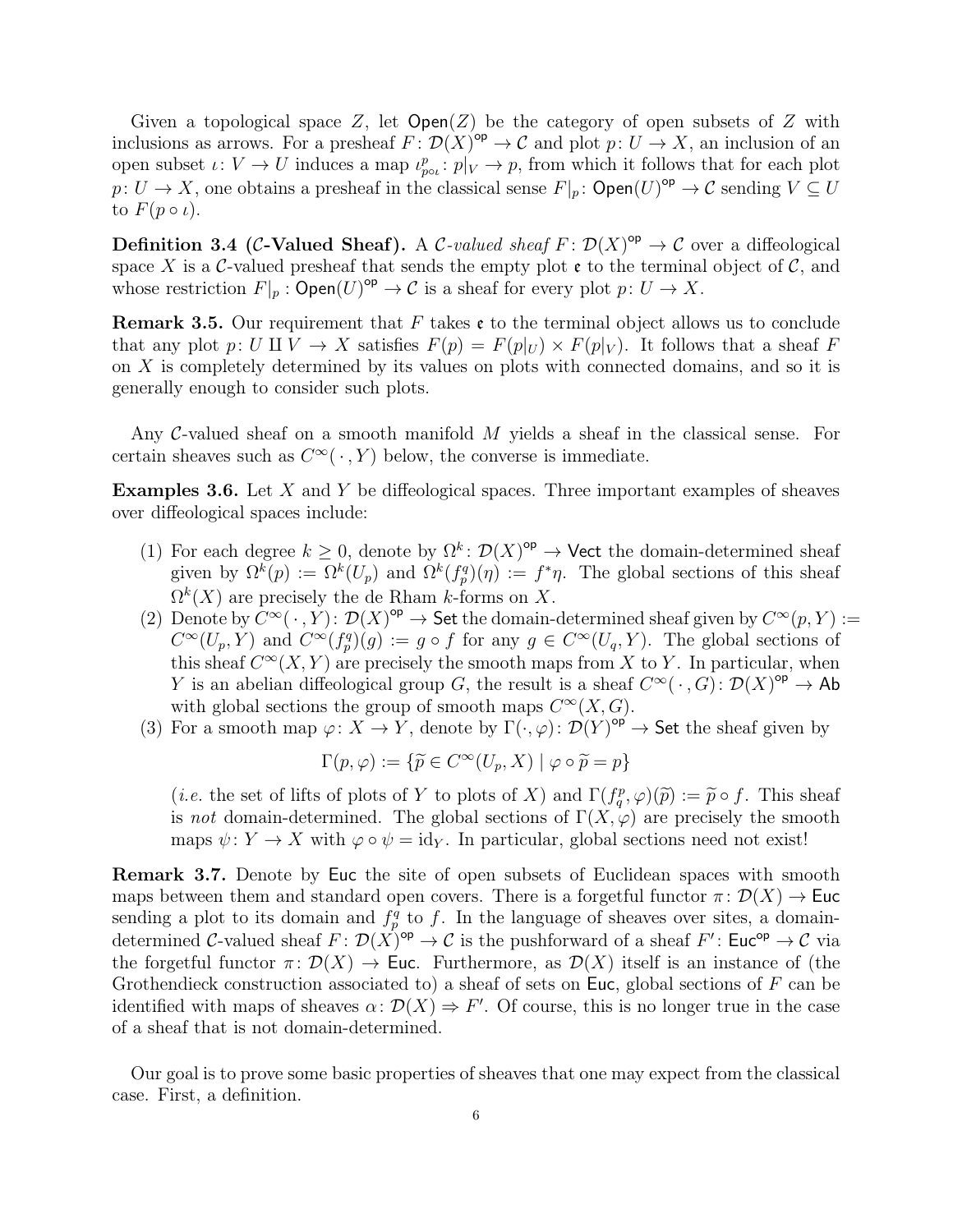**Definition 3.8 (Pullback Presheaf).** Let  $\varphi: X \to Y$  be a smooth map and  $F: \mathcal{D}(Y)^{op} \to Y$ C a C-valued presheaf. The *pullback presheaf*  $\varphi^* F: \mathcal{D}(X)^{op} \to \mathcal{C}$  is the presheaf with  $\varphi^* F(p) := F(\varphi \circ p)$  on objects and  $\varphi^* F(f_p^q) := F(f_{\varphi \circ p}^{\varphi \circ q})$  on morphisms.

<span id="page-6-1"></span>**Proposition 3.9.** Let  $\varphi: X \to Y$  and  $\psi: Y \to Z$  be smooth maps and  $F: \mathcal{D}(Y)^{op} \to \mathcal{C}$ ,  $G: \mathcal{D}(Z)^{\mathsf{op}} \to \mathcal{C}$  presheaves.

- (1)  $\varphi$  induces a morphism  $\widetilde{\varphi}$ :  $F(Y) \to \varphi^* F(X)$
- (2) If F is a sheaf over Y, then  $\varphi^*$ F is a sheaf over X.
- (3)  $\varphi^*(\psi^*(G)) = (\psi \circ \varphi)^* G$ , and  $\widetilde{\varphi} \circ \widetilde{\psi} = \widetilde{\varphi \circ \psi}$ .<br>(1) If E is demain determined then  $\psi^* E(\varphi)$ .
- <span id="page-6-2"></span>(4) If F is domain-determined, then  $\varphi^* F(p) = F(p)$ .
- (5) For a diffeological space  $W$ ,  $\varphi^* C^{\infty}(\cdot, W) = C^{\infty}(\cdot, W)$  and the induced map  $\widetilde{\varphi} \colon C^{\infty}(Y, W) \to C^{\infty}(Y, W)$  is given by present partition by  $\mathfrak{g}$ .  $C^{\infty}(X, W)$  is given by precomposition by  $\varphi$ .

*Proof.* Given a global section  $\{\eta_p\}_{p \in \mathcal{D}(Y)}$ , define  $\widetilde{\varphi}(\{\eta_p\}_{p \in \mathcal{D}(Y)}) := \{\eta_{\varphi \circ q}\}_{q \in \mathcal{D}(X)}$ . Naturality follows from the definition. This proves the first claim.

Let  $p \in \mathcal{D}_X$ . The restrictions  $F|_{\varphi \circ p}$  and  $\varphi^* F|_p$  over  $\mathsf{Open}(U_p)$  are identical presheaves. As the former is a sheaf over  $Open(U_p)$ , so must be the latter. This proves the second claim.

The remaining claims are straightforward to check.  $\Box$ 

Remark 3.10. With respect to the setup and notation introduced in Remark [3.7,](#page-5-0) given a smooth map  $\varphi: X \to Y$  and a domain-determined sheaf  $F: \mathcal{D}(Y)^{op} \to \mathcal{C}$ , we have that  $\varphi^*F(p) = F'(U)$  for any  $p \in \mathcal{D}_X$ . Furthermore, the induced map between global sections is realized in this setting as the correspondence

$$
(\alpha \colon \mathcal{D}(Y) \Rightarrow F') \mapsto (\alpha \circ \tilde{\varphi} \colon \mathcal{D}(X) \Rightarrow F')
$$

where  $\tilde{\varphi}$  is the map of sheaves induced by  $\varphi$ .

Next we define morphisms of sheaves, and what a short exact sequence of these is.

<span id="page-6-0"></span>**Definition 3.11 (Morphism of Sheaves).** Let X be a diffeological space and  $F, G: \mathcal{D}(X)^{\mathsf{op}} \to$ C sheaves. A morphism of sheaves  $\Phi: F \Rightarrow G$  is a natural transformation between F and G. Such a morphism of sheaves induces

- a morphism between global sections  $\widetilde{\Phi}$ :  $F(X) \to G(X)$  sending a coherent family  $\{\eta_p\}_{p\in\mathcal{D}_X}$  to a coherent family  $\{\Phi_p(\eta_p)\}_{p\in\mathcal{D}_X}$ ;
- a kernel presheaf ker  $\Phi: \mathcal{D}(X)^{op} \to \mathcal{C}$  defined by ker  $\Phi(p) := \ker(\Phi(p))$  for each plot  $p \in \mathcal{D}_X$ , and ker  $\Phi(f_p^q) := F(f)|_{\ker \Phi(q)}$ ;
- an *image presheaf*  $\text{im}\Phi: \mathcal{D}(X)^{\text{op}} \to \mathcal{C}$  defined by  $\text{im}\Phi(p) := \text{im}(\Phi(p))$  for each plot  $p \in \mathcal{D}_X$ , and  $\text{im}\Phi(f_p^q) := G(f)|_{\text{im}(\Phi(q))}$ .
- For any smooth  $\varphi: Y \to X$ , a morphism of sheaves  $\varphi^* \Phi : \varphi^* F \Rightarrow \varphi^* G$ .

**Remark 3.12.** Given a morphism of sheaves  $\Phi: F \Rightarrow G$  as in Definition [3.11,](#page-6-0) the presheaves ker Φ and imΦ both send the empty plot  $\mathfrak{e}$  to the terminal object of C. Moreover, the kernel presheaf of a morphism of sheaves in the classical sense is in fact a sheaf, and so ker  $\Phi$  is a sheaf in the diffeological sense. However, in general, the image presheaf is not a sheaf, just as it is not in the classical theory. This said, if p is a plot,  $U_p = \prod_{\alpha} U_{\alpha}$ , and  $\mu = \Phi_p(\eta)$ , then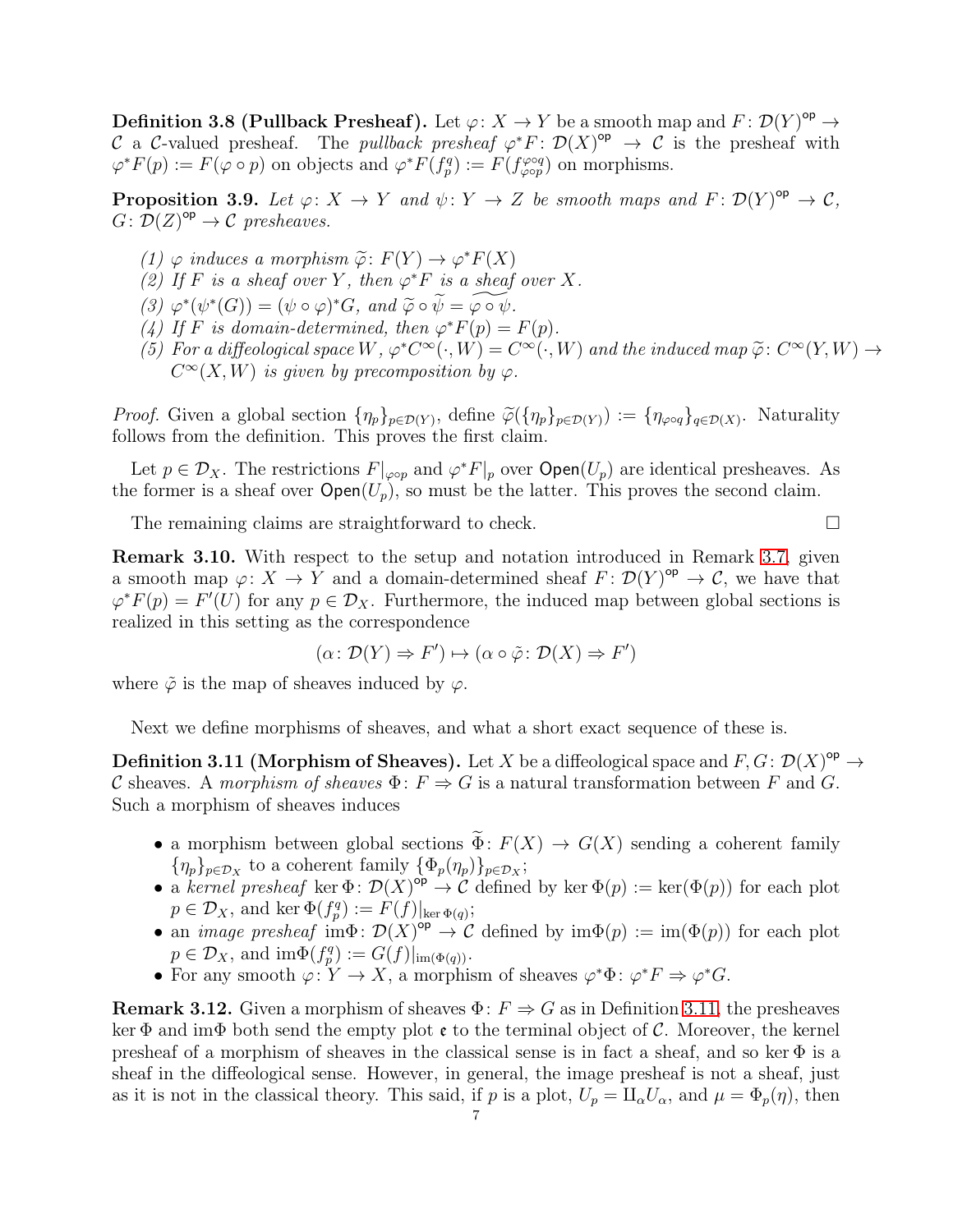it follows from the naturality of  $\Phi$  that  $\mu = \sum_{\alpha} \Phi_{p_{\alpha}}(\eta_{\alpha})$  where  $i_{\alpha} : U_{\alpha} \to U$  is the inclusion,  $p_{\alpha} = i_{\alpha}^{*} p$ , and  $\eta_{\alpha} = i_{\alpha}^{*} \eta$ . That is, image presheaves are completely determined by their values on plots with connected domains (cf. Remark [3.5\)](#page-5-1).

We follow Raeburn and Williams [\[12\]](#page-23-8) for our definition of a short exact sequence of sheaves, adapting to our diffeological context.

**Definition 3.13 (Short Exact Sequence).** Let X be a diffeological space and  $F$ ,  $G$ , and H be sheaves over X with morphisms  $\Phi: F \Rightarrow G$  and  $\Psi: G \Rightarrow H$ . The sequence

$$
0 \Rightarrow F \stackrel{\Phi}{\Rightarrow} G \stackrel{\Psi}{\Rightarrow} H \Rightarrow 0
$$

is a short exact sequence if

- (1) ker  $\Phi_p = 0$  for each  $p \in \mathcal{D}_X$ ,
- (2) ker  $\Psi_p = \text{im}\Phi_p$  for each  $p \in \mathcal{D}_X$ , and
- (3) for every  $p \in \mathcal{D}_X$ ,  $\eta \in H(p)$ , and  $u \in U_p$ , there exists an open neighbourhood  $V \subseteq U_p$ of u such that  $i_V^* \eta \in \text{im}\Psi_{p|_V}$  where  $i_V$  is the inclusion.

The following lemma is straightforward to check, following from the definitions.

<span id="page-7-1"></span>**Lemma 3.14.** Let  $\varphi: X \to Y$  be a smooth map, and

$$
0 \Rightarrow F \stackrel{\Phi}{\Rightarrow} G \stackrel{\Psi}{\Rightarrow} H \Rightarrow 0
$$

a short exact sequence of sheaves of  $Y$ . Then

$$
0 \Rightarrow \varphi^* F \stackrel{\varphi^* \Phi}{\Rightarrow} \varphi^* G \stackrel{\varphi^* \Psi}{\Rightarrow} \varphi^* H \Rightarrow 0
$$

is a short exact sequence of sheaves over X.

We also immediately obtain a familiar result from classical sheaf theory; namely, taking global sections is right exact.

<span id="page-7-0"></span>**Proposition 3.15.** Let X be a diffeological space. A short exact sequence of sheaves over  $X$ 

 $0 \Rightarrow F \stackrel{\Phi}{\Rightarrow} G \stackrel{\Psi}{\Rightarrow} H \Rightarrow 0$ 

induces an exact sequence  $0 \to F(X) \stackrel{\tilde{\Phi}}{\longrightarrow} G(X) \stackrel{\tilde{\Psi}}{\longrightarrow} H(X)$ .

*Proof.* Since ker  $\Psi_p = \text{im}\Phi_p$  for each  $p \in \mathcal{D}_X$ , it follows that  $\widetilde{\Psi} \circ \widetilde{\Phi} = 0$ . Injectivity of  $\widetilde{\Phi}$ follows from the fact that ker  $\Phi_p = 0$  for each  $p \in \mathcal{D}_X$ . Suppose  $\{\mu_p\} \in \text{ker } \Psi$ . For each  $p \in \mathcal{D}_X$ ,  $\Psi_p(\mu_p) = 0$ . Since ker  $\Psi_p = \text{im}\Phi_p$  for each p, there exists  $\eta_p \in F(p)$  such that  $\mu_p = \Phi_p(\eta_p)$ . Coherence of  $\{\eta_p\}$  follows from  $\Phi$  being a natural transformation, coherence of  $\{\mu_p\}$ , and injectivity of  $\Phi_p$  for each p. Thus  $\{\mu_p\} = \Phi(\{\eta_p\})$ .

**Example 3.16.** Let X be a diffeological space and  $\alpha: A \rightarrow B$  a smooth homomorphism of abelian diffeological groups. Then  $\alpha$  induces a morphism of sheaves  $\alpha_{\sharp}: C^{\infty}(\cdot, A) \Rightarrow$  $C^{\infty}(\cdot, B)$ . This, in turn, induces a morphism of global sections  $\tilde{\alpha} \colon C^{\infty}(X, A) \to C^{\infty}(X, B)$ .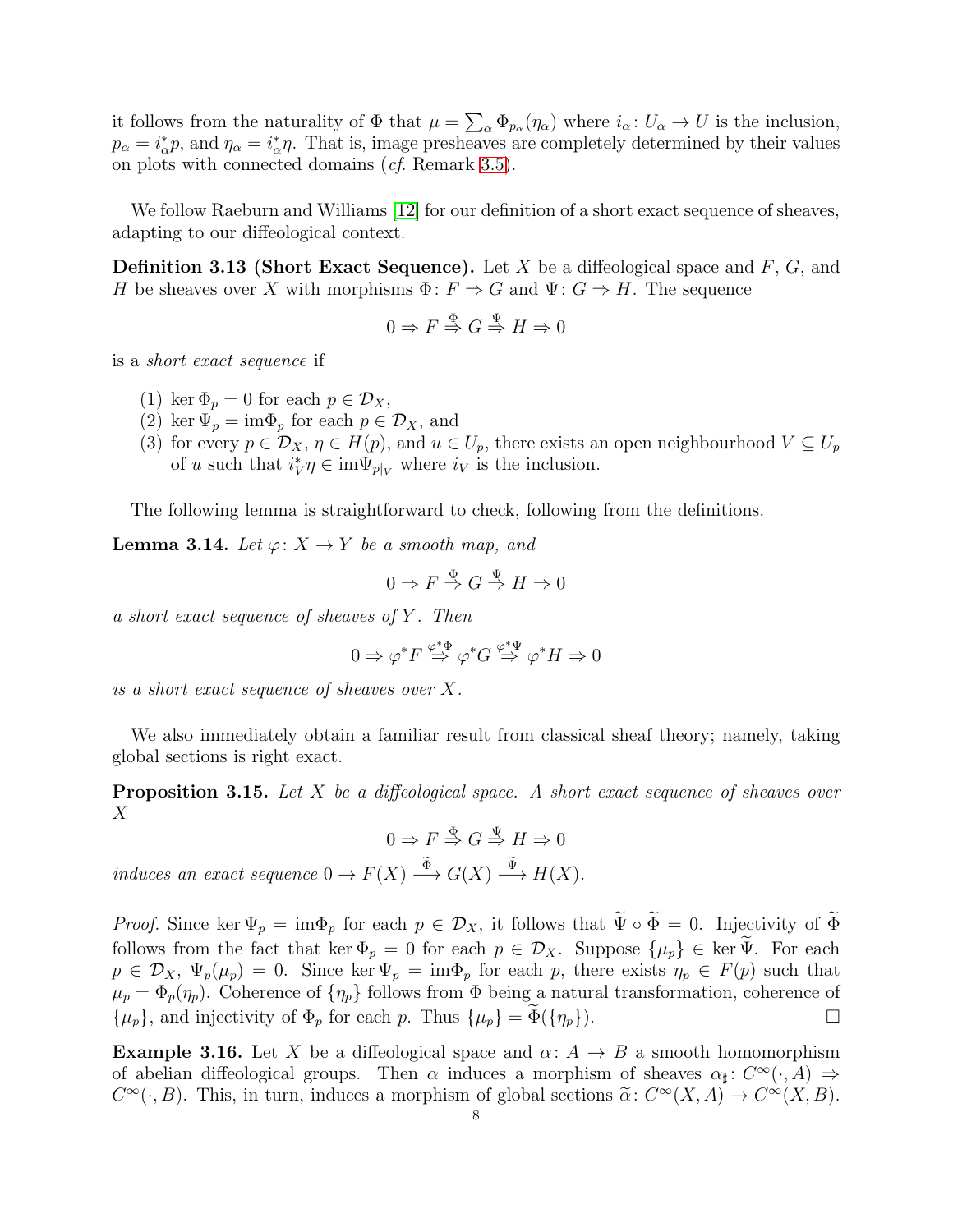Suppose  $\alpha$  is an induction, and  $\beta: B \to C$  is a subductive smooth homomorphism of abelian diffeological groups such that

$$
0 \to A \xrightarrow[\alpha]{ } B \xrightarrow[\beta]{ } C \to 0
$$

is a short exact sequence of groups. It is straightforward to check that  $\ker(\alpha_\sharp)_p = 0$  for each  $p \in \mathcal{D}_X$ . Since  $\alpha$  is an induction, it follows that  $\ker(\beta_\sharp)_p = \text{im}(\alpha_\sharp)_p$  for each  $p \in \mathcal{D}_X$ . Since  $\beta$  is a subduction, for any  $p \in \mathcal{D}_X$ , for any  $h \in C^{\infty}(U_p, C)$ , and any  $u \in U_p$ , there exist an open neighbourhood V of u and  $g \in C^{\infty}(V, B)$  such that  $h|_V = \beta \circ g$ ; that is,  $i_V^* h \in \text{im}(\beta_{\sharp})_{p|_V}$ where  $i_V$  is the inclusion. It now follows from Proposition [3.15](#page-7-0) that

$$
0 \to C^{\infty}(X, A) \to C^{\infty}(X, B) \to C^{\infty}(X, C)
$$

<span id="page-8-0"></span>is exact.

## 4. Čech cohomology for sheaves over diffeologies

In this section, we describe a model for Čech cohomology for (pre)sheaves of abelian groups over a fixed diffeological space. Similar to classical Čech cohomology, we will first take the cohomology of a cochain complex associated to a specific generating family of the diffeological space in question and then take a colimit over the set of all generating families up to refinement.

**Definition 4.1.** Let X be a diffeological space and Q a generating family. For all  $k \geq 1$ , denote by  $\mathcal{N}(\mathcal{Q})_k$  the k-fold fiber product

$$
\mathcal{N}(\mathcal{Q})_k := \{(x_0, \ldots, x_k) \in \mathcal{N}(\mathcal{Q})^{k+1} \, | \, \text{ev}(x_0) = \text{ev}(x_1) = \ldots = \text{ev}(x_k) \}
$$

endowed with the k-fold fiber product diffeology (see Definition [2.3\)](#page-3-0).

For each  $k \geq 1$ ,  $\mathcal{N}(\mathcal{Q})_k$  comes with  $k+1$  (smooth) degeneracy maps  $d_i \colon \mathcal{N}(\mathcal{Q})_k \to \mathcal{N}(\mathcal{Q})_{k-1}$ defined by  $d_i(x_0,\ldots,x_k) := (x_0,\ldots,\widehat{x}_i,\ldots,x_k)$  (*i.e.* the *i*<sup>th</sup> factor is dropped).

For each  $k \geq 0$ , let  $ev_k \colon \mathcal{N}(\mathcal{Q})_k \to X$  be the (smooth) map  $(x_0, \ldots, x_k) \mapsto ev(x_0)$ .

<span id="page-8-1"></span>**Remark 4.2.** Plots of  $\mathcal{N}(\mathcal{Q})_k$  are  $(k+1)$ -tuples  $(f_0, \ldots, f_k)$  of plots of  $\mathcal{N}(\mathcal{Q})$  satisfying  $p := \text{ev} \circ f_0 = \cdots = \text{ev} \circ f_k$ . It follows that the tuple  $(f_0, \ldots, f_k)$  is a choice of  $k+1$ factorizations of p through  $\mathcal{N}(Q)$ . In fact, any  $k+1$  factorizations of a plot of X through elements of Q give rise to a plot of  $\mathcal{N}(\mathcal{Q})_k$  in this way. Moreover,  $\mathcal{N}(\mathcal{Q})$  is equipped with the sum diffeology giving it the structure of a local manifold, and so any plot  $f: U \to \mathcal{N}(\mathcal{Q})$ in which U is connected has image contained in a single plot domain  $U_q$  of a plot q in  $Q$ . Hence, in the case that U is connected, the  $k+1$  factorizations of p above are factorizations through elements of  $\mathcal{Q}$ : if each  $f_i$  has image in  $U_{q_i}$ , then we have the following commutative diagram.

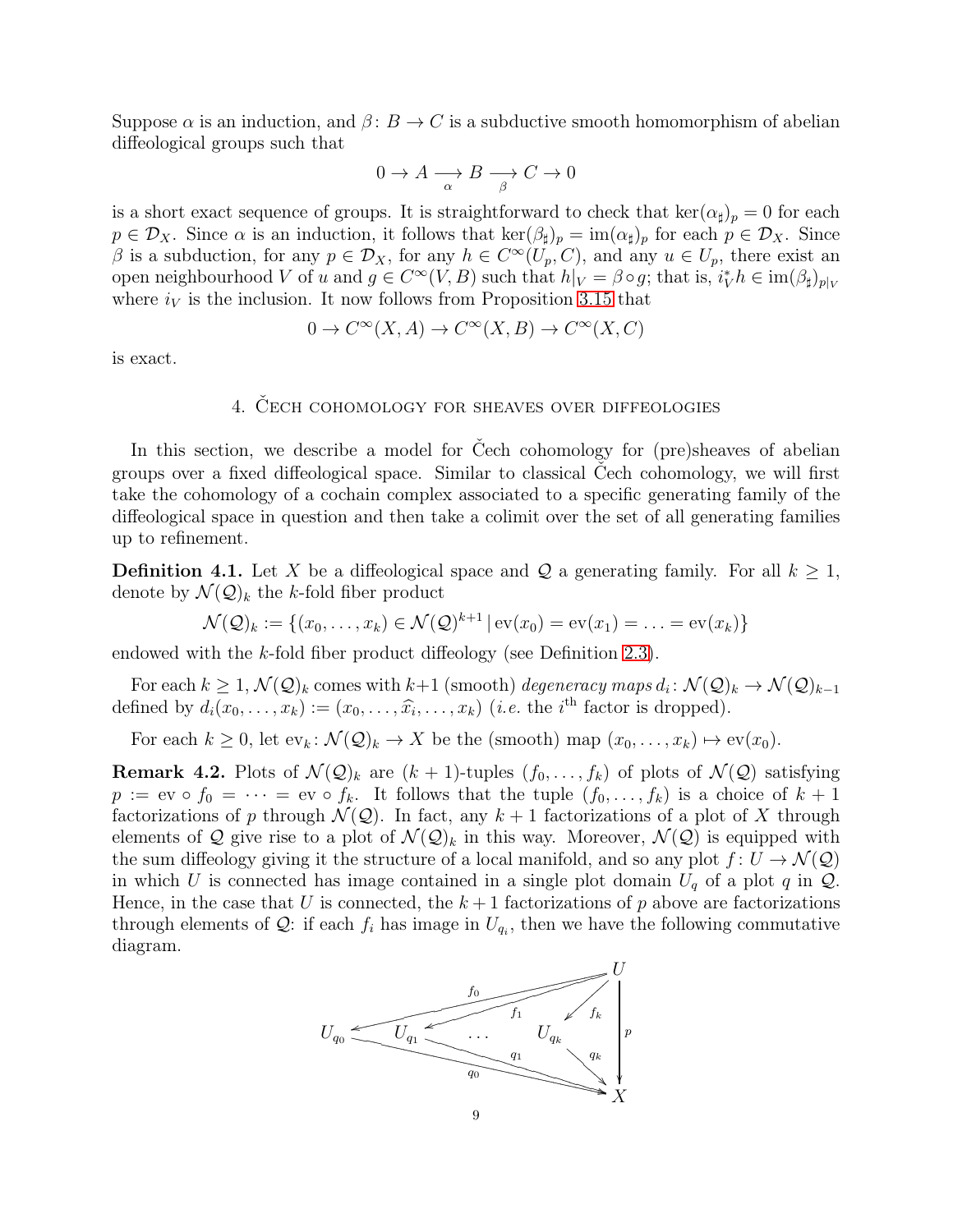Define the Čech cochain complex associated to a generating family as follows:

<span id="page-9-0"></span>**Definition 4.3 (Cech Cohomology).** Let X be a diffeological space,  $Q$  a generating family for X, and F a presheaf of abelian groups on X. A degree k-cochain of F associated to  $\mathcal Q$  is a global section of the sheaf  $ev_k^*F: \mathcal{D}(\mathcal{N}(\mathcal{Q})_k)^{op} \to \text{Ab}$ . Denote by  $\check{C}^k(\mathcal{Q}, F)$  the group of all such global sections. The degeneracy maps  $d_i$  induce the following maps on global sections (see Proposition [3.9\)](#page-6-1):

$$
\widetilde{d}_i: \mathrm{ev}_k^* F(\mathcal{N}(\mathcal{Q})_k) \to d_i^*(\mathrm{ev}_k^* F)(\mathcal{N}(\mathcal{Q})_{k+1}) = \mathrm{ev}_{k+1}^* F(\mathcal{N}(\mathcal{Q})_{k+1}).
$$

The map  $\partial: \check{C}^k(\mathcal{Q}, F) \to \check{C}^{k+1}(\mathcal{Q}, F)$  defined as  $\partial := \sum_{i=0}^{k+1} (-1)^i \widetilde{d}_i$  satisfies  $\partial_z^2 = 0$ , and thus is a coboundary operator making  $(\check{C}^*(\mathcal{Q}, F), \partial)$  a cochain complex, the  $\check{C}ech$  cochain complex associated to Q. The resulting cohomology  $\check{H}^{\bullet}(Q, F)$  is the Cech cohomology for F associated to Q.

<span id="page-9-1"></span>**Remark 4.4.** Suppose  $F$  is a sheaf. In the context of Remark [4.2](#page-8-1) and setting of Defini-tion [4.3,](#page-9-0) if  $(f_0, \ldots, f_k)$  is a  $(k+1)$ -tuple of factorizations of a plot  $p \in \mathcal{D}_X$  with connected domain through elements of Q (and hence is a plot of  $\mathcal{N}(Q)_{k+1}$ ), then  $ev_k^* F(f_0, \ldots, f_k) = F(p)$ . As  $F$  is determined by its values over plots of  $X$  with connected domains (see Remarks [3.5](#page-5-1) and [4.2\)](#page-8-1),  $\check{C}^k(\mathcal{Q}, F)$  is determined by coherent families of objects over the  $(k+1)$ -tuples of factorizations of each of these plots through elements of Q. In terms of tuples of factorizations,  $\partial$  is realized as the map

<span id="page-9-2"></span>
$$
\left\{\eta_{(f_0,\ldots,f_k)}\right\}_{\mathcal{D}(\mathcal{N}(\mathcal{Q})_k)_0} \mapsto \left\{\sum_{i=0}^{k+1} (-1)^i \eta_{(f_0,\ldots,\hat{f}_i,\ldots,f_{k+1})}\right\}_{\mathcal{D}(\mathcal{N}(\mathcal{Q})_{k+1})_0}.
$$
 (1)

For sheaves of smooth functions to an abelian diffeological group, Čech cohomology reduces to a simple form.

<span id="page-9-3"></span>**Example 4.5.** Let G be an abelian diffeological group and  $C^{\infty}(\cdot, G)$ :  $\mathcal{D}(X)^{op} \to$  Ab the domain-determined sheaf of smooth maps defined in the second example of Examples [3.6.](#page-5-2) By Item [5](#page-6-2) of Proposition [3.9,](#page-6-1) for any choice of generating family  $\mathcal Q$  of X, the sheaf of smooth functions on X pulls back to the sheaf of smooth functions on  $\mathcal{N}(\mathcal{Q})_k$ ; that is,  $ev_k^* C^{\infty}(\cdot, G) =$  $C^{\infty}(\cdot, G)$ . Furthermore, the maps  $d_i: ev_k^* C^{\infty}(\mathcal{N}(\mathcal{Q})_k, G) \to ev_{k+1}^* C^{\infty}(\mathcal{N}(\mathcal{Q})_{k+1}, G)$  are given by precomposition with  $d_i$ .

The k-cochains  $\check{C}^k(Q,G) := \check{C}^k(Q, C^\infty(\cdot, G))$  thus reduce to smooth maps  $C^\infty(\mathcal{N}(\mathcal{Q})_k, G)$ and  $\partial$  reduces to

$$
\partial f := \sum_{i=0}^{k+1} (-1)^k f \circ d_i
$$

for  $f \in \check{C}^k(\mathcal{Q}, G)$ .

The degree zero Čech cohomology associated to *any* generating family yields the global sections of a sheaf F.

<span id="page-9-4"></span>**Proposition 4.6.** Let X be a diffeological space,  $\mathcal{Q}$  a generating family, and F a sheaf of abelian groups on X. Then  $\check{H}^0(\mathcal{Q}, F) = F(X)$ .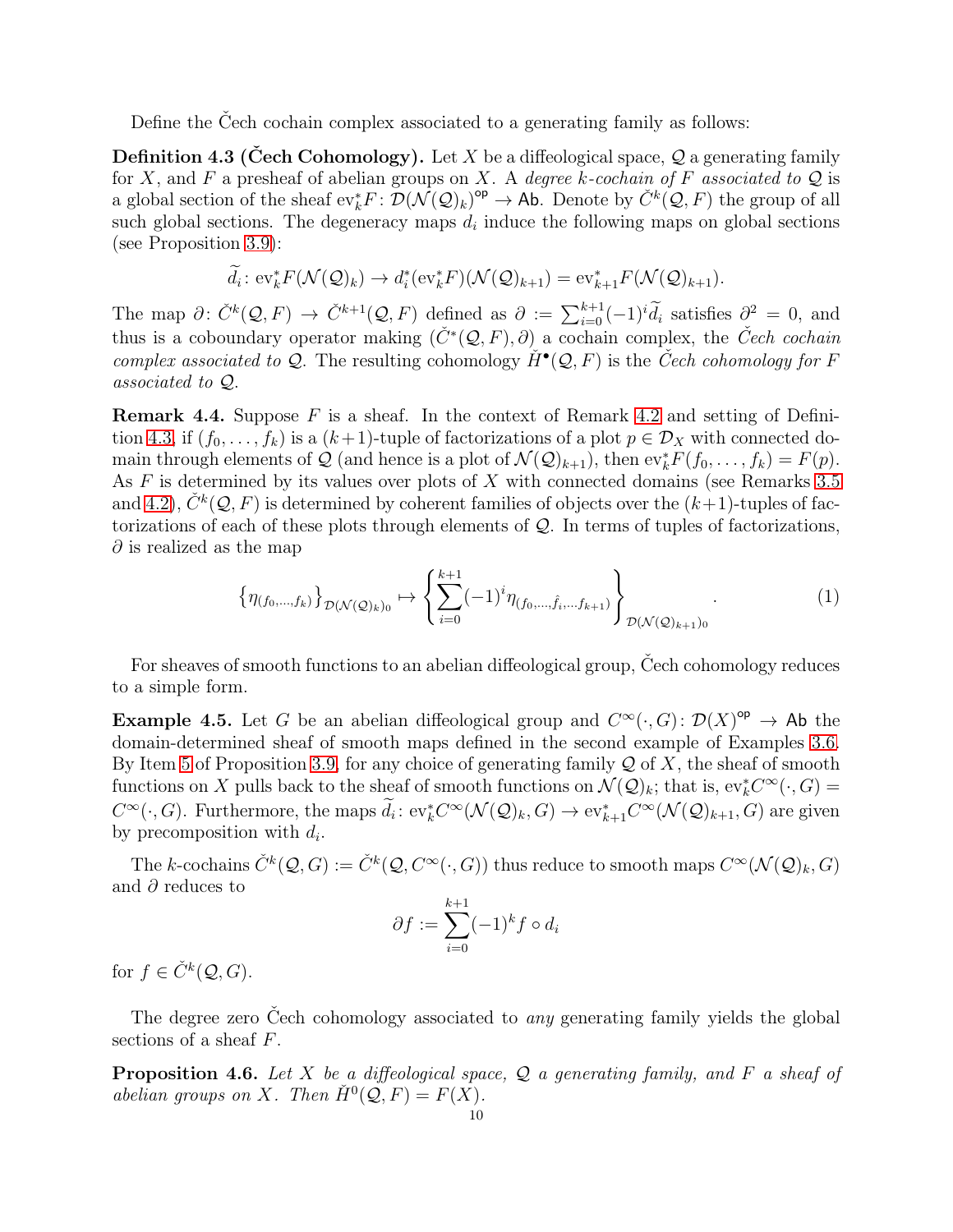*Proof.* By Remarks [4.2](#page-8-1) and [4.4,](#page-9-1) it suffices to assume that domains of plots in  $\mathcal Q$  are connected, in which case a degree-0 cochain of  $F$  associated to  $Q$  is given by a global section  $\{\eta_f\}_{f \in \mathcal{D}(\mathcal{N}(\mathcal{Q}))_0}$ . This cochain is a cocycle if, for every plot  $p: U \to X$ , open cover  $\{U_\alpha\}$  of U, and factorization  $p|_{U_{\alpha}} = q_{\alpha} \circ f_{\alpha}$  with  $q_{\alpha} : V_{\alpha} \to X$  in Q and  $f_{\alpha} : U_{\alpha} \to V_{\alpha}$  smooth,  $\eta_{f_{\alpha_1}}$ and  $\eta_{f_{\alpha_2}}$  coincide on  $U_{\alpha_1} \cap U_{\alpha_2}$  for every  $\alpha_1, \alpha_2$ .

Any global section  $\{\eta_p\}_{p \in \mathcal{D}_X}$  induces a global section  $\{\eta_f\}_{f \in \mathcal{D}(\mathcal{N}(\mathcal{Q}))_0}$  via restriction. Conversely, given a cocycle  $\{\xi_f\}_{f \in \mathcal{D}(\mathcal{N}(\mathcal{Q}))_0}$ , we extend it to a global section of F as follows: for a plot  $p: U \to X$ , let  $\{U_{\alpha}\}\$ be an open cover of  $U$ ,  $\{q_{\alpha}: V_{\alpha} \to X\} \subset \mathcal{Q}$ , and  $\{f_{\alpha}: U_{\alpha} \to V_{\alpha}\}\$ a family of smooth functions such that  $p|_{U_{\alpha}} = q_{\alpha} \circ f_{\alpha}$  for all  $\alpha$ . Define  $\xi_{p|_{U_{\alpha}}} := \xi_{f_{\alpha}}$ . For any  $\alpha_1, \alpha_2,$ 

$$
q_{\alpha_1} \circ f_{\alpha_1}|_{U_{\alpha_1} \cap U_{\alpha_2}} = p|_{U_{\alpha_1} \cap U_{\alpha_2}} = q_{\alpha_2} \circ f_{\alpha_2}|_{U_{\alpha_1} \cap U_{\alpha_2}},
$$

from which the cocycle condition implies that

$$
(\xi_{p|_{U_{\alpha_1}}})|_{U_{\alpha_1} \cap U_{\alpha_2}} = \xi_{f_{\alpha_1}}|_{U_{\alpha_1} \cap U_{\alpha_2}} = \xi_{f_{\alpha_2}}|_{U_{\alpha_1} \cap U_{\alpha_2}} = (\xi_{p|_{U_{\alpha_2}}})|_{U_{\alpha_1} \cap U_{\alpha_2}}.
$$

Since  $F$  restricts to a sheaf on  $\mathsf{Open}(U)$  in the classical sense, the family  $\{\xi_{p|_{U_\alpha}}\}$  glues together into a unique object  $\xi_p \in F(p)$ . It follows from the cocycle condition that  $\xi_p$  is independent of the choices of  $\{q_\alpha\}$  and  $\{f_\alpha\}$ . A similar argument yields the coherence of  $\{\xi_p\}_{p\in\mathcal{D}_X}$ . .  $\Box$ 

To define general Čech cohomology of a diffeological space, one takes a limit of Čech cohomology over refinements of generating families, which we define now.

<span id="page-10-0"></span>**Definition 4.7 (Refinement of a Generating Family).** Let  $X$  be a diffeological space with generating family  $\mathcal{Q} = \{q_\alpha : U_\alpha \to X\}_{\alpha \in A}$ . A refinement of  $\mathcal{Q}$  is a generating family  $\mathcal{R} = \{r_\beta : V_\beta \to X\}_{\beta \in B}$  with a map of index sets  $\varphi: B \to A$  such that for every plot  $r_\beta: V_\beta \to X$  of R, there exists a smooth map  $f_\beta: V_\beta \to U_{\varphi(\beta)}$  satisfying  $q_{\varphi(\beta)} \circ f_\beta = r_\beta$ .

Given two generating families Q and R of X, a common refinement of Q and R is a third generating family S which refines both  $\mathcal{Q}$  and  $\mathcal{R}$ .

<span id="page-10-3"></span>**Lemma 4.8.** Let X be a diffeological space with generating families  $Q$  and  $R$ . There exists a common refinement of  $Q$  and  $R$ .

*Proof.* Let  $\mathcal{Q} = \{q_\alpha : U_\alpha \to X\}_{\alpha \in A}$  and  $\mathcal{R} = \{r_\beta : V_\beta \to X\}_{\beta \in B}$ . Since  $\mathcal{R}$  is a generating family, for each  $q_{\alpha} \in \mathcal{Q}$  there is an open cover  $\{U^{\alpha}_{\gamma}\}_{\gamma \in \Gamma_{\alpha}}$  of  $U_{\alpha}$ , plots  $\{r_{\beta(\alpha,\gamma)} : V_{\beta(\alpha,\gamma)} \to X\} \subset$ R, and a family of smooth maps  $\{f^{\alpha}_{\gamma}: U^{\alpha}_{\gamma} \to V_{\beta(\alpha,\gamma)}\}$  such that  $q_{\alpha}|_{U^{\alpha}_{\gamma}} = r_{\beta(\alpha,\gamma)} \circ f^{\alpha}_{\gamma}$  for every γ. Define S to be the collection  $\{q_\alpha|_{U_\gamma^{\alpha}}\}_{(\alpha,\gamma)}$  as  $\alpha$  runs over A and  $\gamma$  over  $\Gamma_\alpha$ . Then S is a generating family, a refinement of Q via the map  $(\alpha, \gamma) \mapsto \alpha$  and the inclusions  $U^{\alpha}_{\gamma} \to U_{\alpha}$ , and a refinement of  $\mathcal R$  via the map  $(\alpha, \gamma) \mapsto \beta(\alpha, \gamma)$  and the maps  $f^{\alpha}_{\gamma}$ .

Using the notation of Definition [4.7,](#page-10-0) given a refinement  $\mathcal R$  of a generating family  $\mathcal Q$  of X, there is an induced smooth map  $f: \mathcal{N}(\mathcal{R}) \to \mathcal{N}(\mathcal{Q})$  given by  $f := \coprod_{\beta} f_{\beta}$ . It is straightforward to show:

<span id="page-10-2"></span><span id="page-10-1"></span>**Lemma 4.9.** Fix a diffeological space  $X$ .

(1) Let  $f: \mathcal{N}(\mathcal{R}) \to \mathcal{N}(\mathcal{Q})$  be the map induced by a refinement R of a generating family Q of X. If  $ev_{\mathcal{Q}}$  and  $ev_{\mathcal{R}}$  are the evaluation maps of  $\mathcal{N}(\mathcal{Q})$  and  $\mathcal{N}(\mathcal{R})$ , respectively, then  $ev_{\mathcal{O}} \circ f = ev_{\mathcal{R}}$ .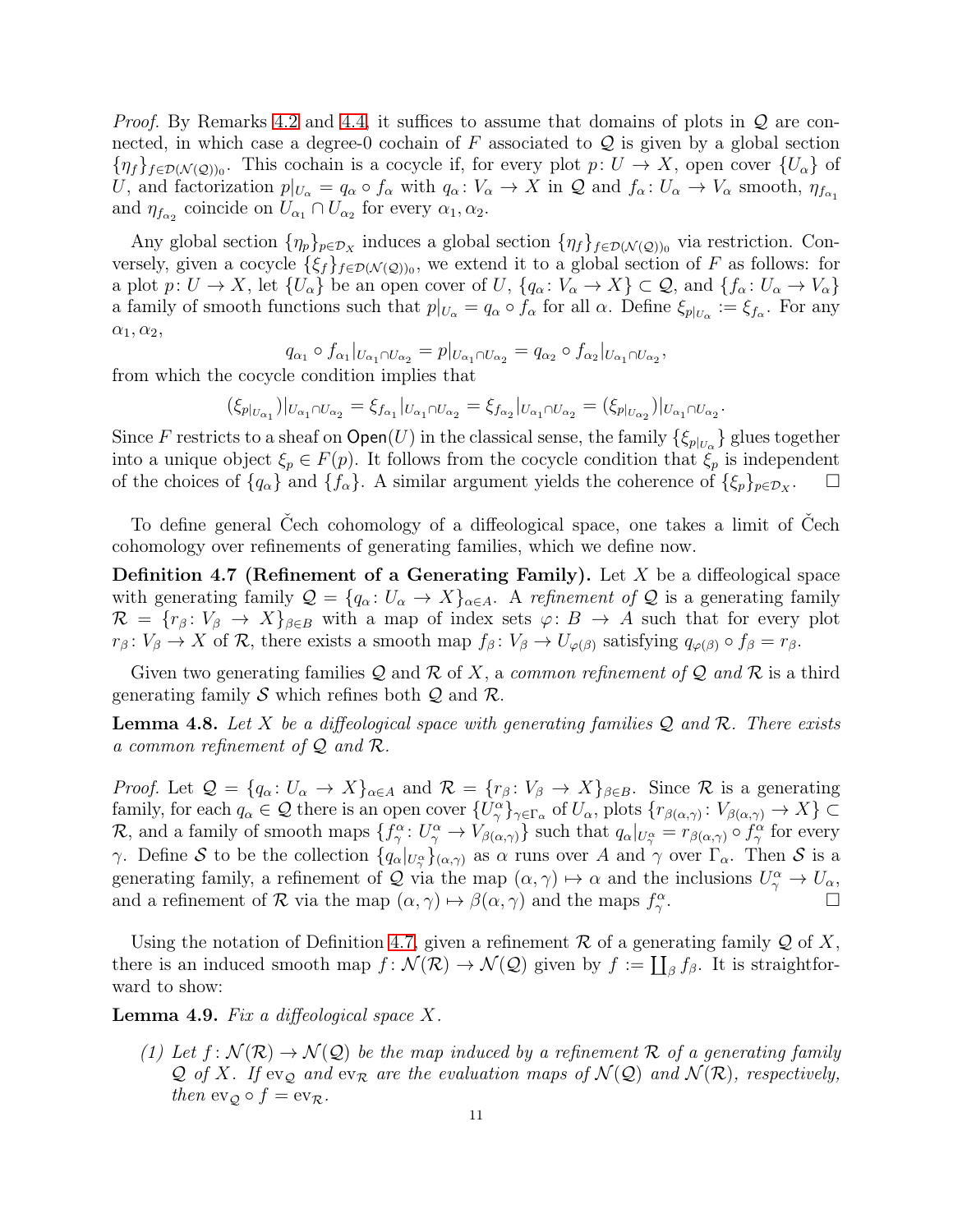(2) If  $\mathcal Q$  and  $\mathcal R$  are two generating families of X with common refinement S and induced maps  $f: \mathcal{N}(\mathcal{S}) \to \mathcal{N}(\mathcal{Q})$  and  $f': \mathcal{N}(\mathcal{S}) \to \mathcal{N}(\mathcal{R})$ , then  $ev_{\mathcal{Q}} \circ f = ev_{\mathcal{R}} \circ f'.$ 

**Remark 4.10.** A partial converse is true: given a diffeological space X, if  $Q$  is a generating family, R a generating family whose plots have connected domains, and  $f: \mathcal{N}(\mathcal{R}) \to \mathcal{N}(\mathcal{Q})$ a smooth map satisfying  $ev_{\mathcal{Q}} \circ f = ev_{\mathcal{R}}$ , then  $\mathcal R$  is a refinement of  $\mathcal Q$  with induced map f.

Refinements of generating families induce chain maps between cohomology complexes.

<span id="page-11-0"></span>**Lemma 4.11.** Let X be a diffeological space, Q a generating family with refinement  $\mathcal{R}$ , and  $F: \mathcal{D}(X)^{op} \to \mathsf{Ab}$  a presheaf of abelian groups on X. The induced map  $f: \mathcal{N}(\mathcal{R}) \to \mathcal{N}(\mathcal{Q})$ induces a map  $\check{f}$ :  $\check{H}^k(\mathcal{Q}, F) \to \check{H}^k(\mathcal{R}, F)$ .

*Proof.* Define  $f^k: \mathcal{N}(\mathcal{R})_k \to \mathcal{N}(\mathcal{Q})_k$  for each k by  $f^k(x_0, \ldots, x_k) := (f(x_0), \ldots, f(x_k))$ . For each k, the degeneracy maps  $d_i$  satisfy the equality  $d_i \circ f^k = f^{k-1} \circ d_i$ . It follows that the resulting chain maps  $f^{\sharp}$ :  $(\check{C}^*(\mathcal{Q}, F), \partial) \to (\check{C}^*(\mathcal{R}, F), \partial)$  induce a map of cohomology groups  $\check{f}$ :  $\check{H}^k(\mathcal{Q}, F) \to \check{H}^k$  $(\mathcal{R}, F)$ .

We are now ready to give the definition for Cech cohomology of a diffeological space  $X$ .

<span id="page-11-2"></span>**Definition 4.12.** Let X be a diffeological space and  $F: \mathcal{D}(X)^{op} \to \mathsf{Ab}$  a presheaf of abelian groups on X. The *degree-k* Cech cohomology group of F over X, denoted  $\check{H}^k(X,F)$ , is the directed limit of the set of cohomology classes  $\check{H}^k(\mathcal{F}, F)$  partially ordered by refinement; that is, the colimit over the diagram of morphisms  $\check{f}$ :  $\check{H}^k(Q,F) \to \check{H}^k(\mathcal{R},F)$  induced by refinement (see Lemma [4.11\)](#page-11-0).

Cech cohomology is natural.

<span id="page-11-1"></span>**Proposition 4.13.** Let  $\varphi: X \to Y$  be smooth and  $F: \mathcal{D}(Y)^{op} \to \text{Ab }$  a presheaf of abelian groups over Y. Then  $\varphi$  induces a map on cohomology  $\varphi^*: \check{H}^k(Y, F) \to \check{H}^k(X, \varphi^*F)$ .

*Proof.* Fix  $a \in \check{H}^k(Y, F)$ . There is a generating family Q for Y such that  $a \in \check{H}^k(\mathcal{Q}, F)$ . Let R be a generating family for X. For each q in R, since  $\varphi \circ q$  is a plot of Y, there is an open cover  $\{U_{\alpha}\}$  of  $U_q$  such that each restriction  $\varphi \circ q|_{U_{\alpha}}$  factors through an element of  $\mathcal{Q}$ . The inclusions  $U_{\alpha} \to U_q$  induce a refinement  $\mathcal{R}'$  of  $\mathcal{R}$ , which contains the restrictions  $q|_{U_{\alpha}}$ for each  $\alpha$  and each  $q \in \mathcal{R}$ .

By construction, there is a smooth map  $\psi \colon \mathcal{N}(\mathcal{R}') \to \mathcal{N}(\mathcal{Q})$  such that  $ev \circ \psi = \varphi \circ ev$ . For each k,  $\psi$  induces a map  $\psi^k \colon \mathcal{N}(\mathcal{R}')_k \to \mathcal{N}(\mathcal{Q})_k$  sending  $(x_0, \ldots, x_k)$  to  $(\psi(x_0), \ldots, \psi(x_k))$ satisfying  $ev_k \circ \psi^k = \varphi \circ ev_k$ . Moreover, with respect to the degeneracy maps the equality  $d_i \circ \psi^k = \psi^{k-1} \circ d_i$  holds for all k and i. The resulting chain maps  $\psi^{\sharp} \colon \check{C}^{\bullet}(\mathcal{Q}, F) \to \check{C}^{\bullet}(\mathcal{R}', \varphi^* F)$ descend to a map of cohomology groups  $\check{\psi}$ :  $\check{H}^k(\mathcal{Q}, F) \to \check{H}^k(\mathcal{R}', \varphi^* F)$ .

Suppose  $\mathcal{Q}'$  is a refinement of  $\mathcal{Q}$ . As above, there exists a refinement  $\mathcal{R}''$  of  $\mathcal{R}'$  in which each plot of  $\mathcal{R}''$  factors through an element of  $\mathcal{Q}'$ . With respect to the induced maps between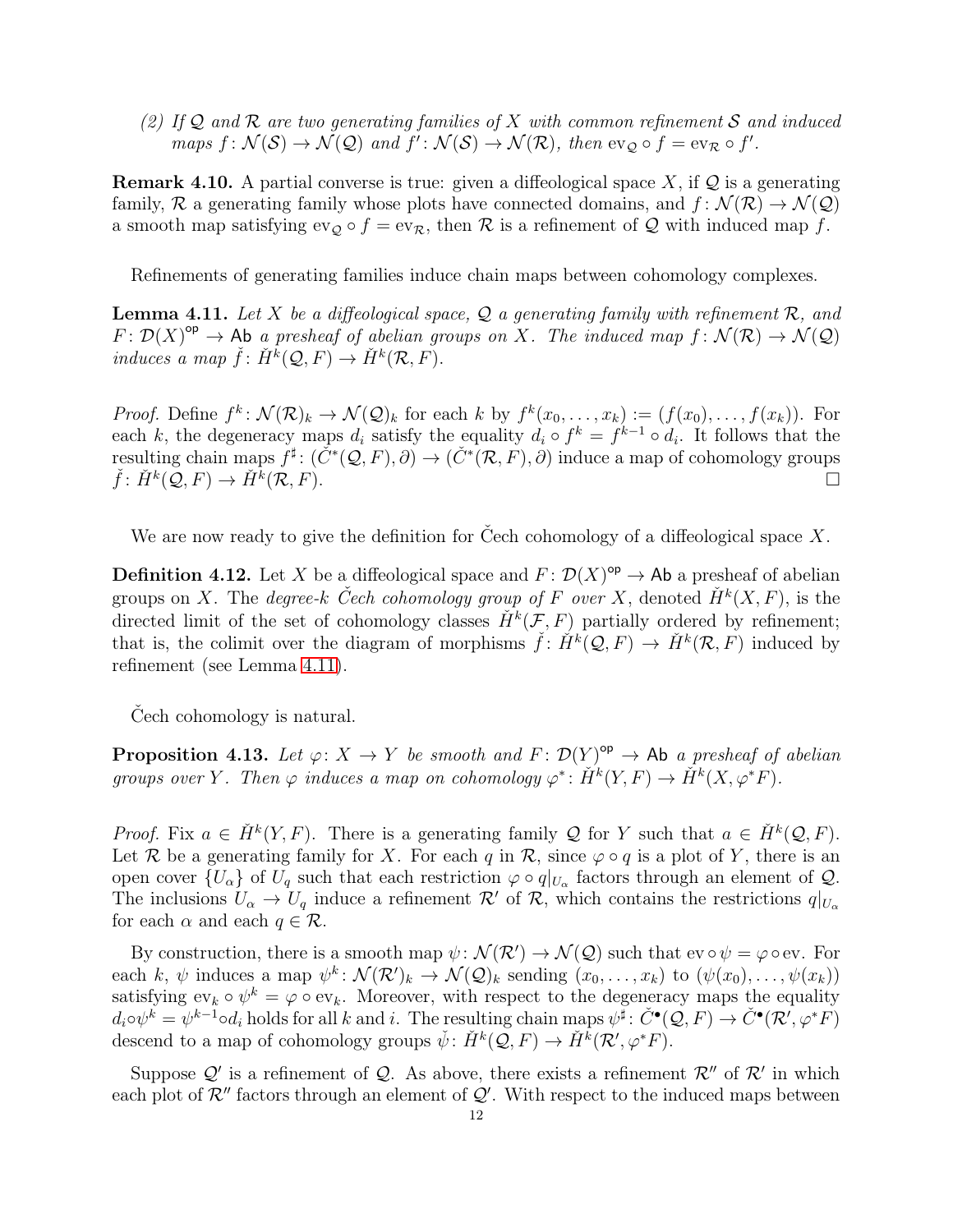refinements and nebulae, the resulting commutative diagram

$$
\mathcal{N}(\mathcal{R}'') \longrightarrow \mathcal{N}(\mathcal{Q}')
$$
  

$$
\downarrow \qquad \qquad \downarrow
$$
  

$$
\mathcal{N}(\mathcal{R}') \longrightarrow \mathcal{N}(\mathcal{Q}),
$$

induces the commutative diagram by Lemma [4.11](#page-11-0)

$$
\check{H}(X; \varphi^* F) \longrightarrow \check{H}(\mathcal{R}'; \varphi^* F) \longleftarrow \check{H}(\mathcal{Q}; F)
$$
\n
$$
\check{H}(\mathcal{R}''; \varphi^* F) \longleftarrow \check{H}(\mathcal{Q}'; F).
$$

To conclude, we obtain a collection of maps  $\check{H}(\mathcal{Q};F) \to \check{H}(X;\varphi^*F)$  for every generating family Q of Y, such that if  $\mathcal{Q}'$  is a refinement of  $\mathcal{Q}$ , the diagram



commutes. The universal property of colimits gives the required induced map on direct  $\Box$ 

We end this section with showing that morphisms between sheaves induce maps between Cech cohomology groups.

<span id="page-12-1"></span>**Proposition 4.14.** Let X be a diffeological space and  $F, G$  sheaves of abelian groups on X. A map of sheaves  $\Phi: F \Rightarrow G$  induces a homomorphism  $\check{\Phi}: H^k(X;F) \to H^k(X;G)$ .

*Proof.* Fix a map of sheaves  $\Phi: F \Rightarrow G$ , and let  $\widetilde{\Phi}: F(X) \to G(X)$  be the induced map on global sections (see Definition [3.11\)](#page-6-0). Fix a generating family  $Q$  of X. By Remarks [4.2](#page-8-1) and [4.4,](#page-9-1)  $\widetilde{\Phi}$ , in turn, induces a map  $\Phi_{\sharp}^k$ :  $\check{C}^k(\mathcal{Q}, F) \to \check{C}^k(\mathcal{Q}, G)$  where

$$
\Phi^k_{\sharp} \left( \{ \eta_{(f_0, ..., f_k)} \} \right) = \{ \Phi_{\mathrm{ev}_k \circ (f_0, ..., f_k)}(\eta_{(f_0, ..., f_k)}) \}.
$$

<span id="page-12-0"></span>By [\(1\)](#page-9-2),  $\Phi_{\text{t}}^{k+1}$  $\zeta_{\sharp}^{k+1} \circ \partial = \partial \circ \Phi_{\sharp}^{k},$  and so we obtain a map between Čech cohomology groups associated to Q. The remainder of the proof is similar to that of Proposition [4.13,](#page-11-1) from which we obtain a map  $\check{\Phi}$ :  $\check{H}^k(X;F) \to \check{H}^k(X;G)$ .

### 5. Classifying Principal G-bundles

In this section, we fix a diffeological group  $G$  and prove that in the abelian case, the isomorphism classes of principal  $G$ -bundles over a diffeological space  $X$  are in natural bijection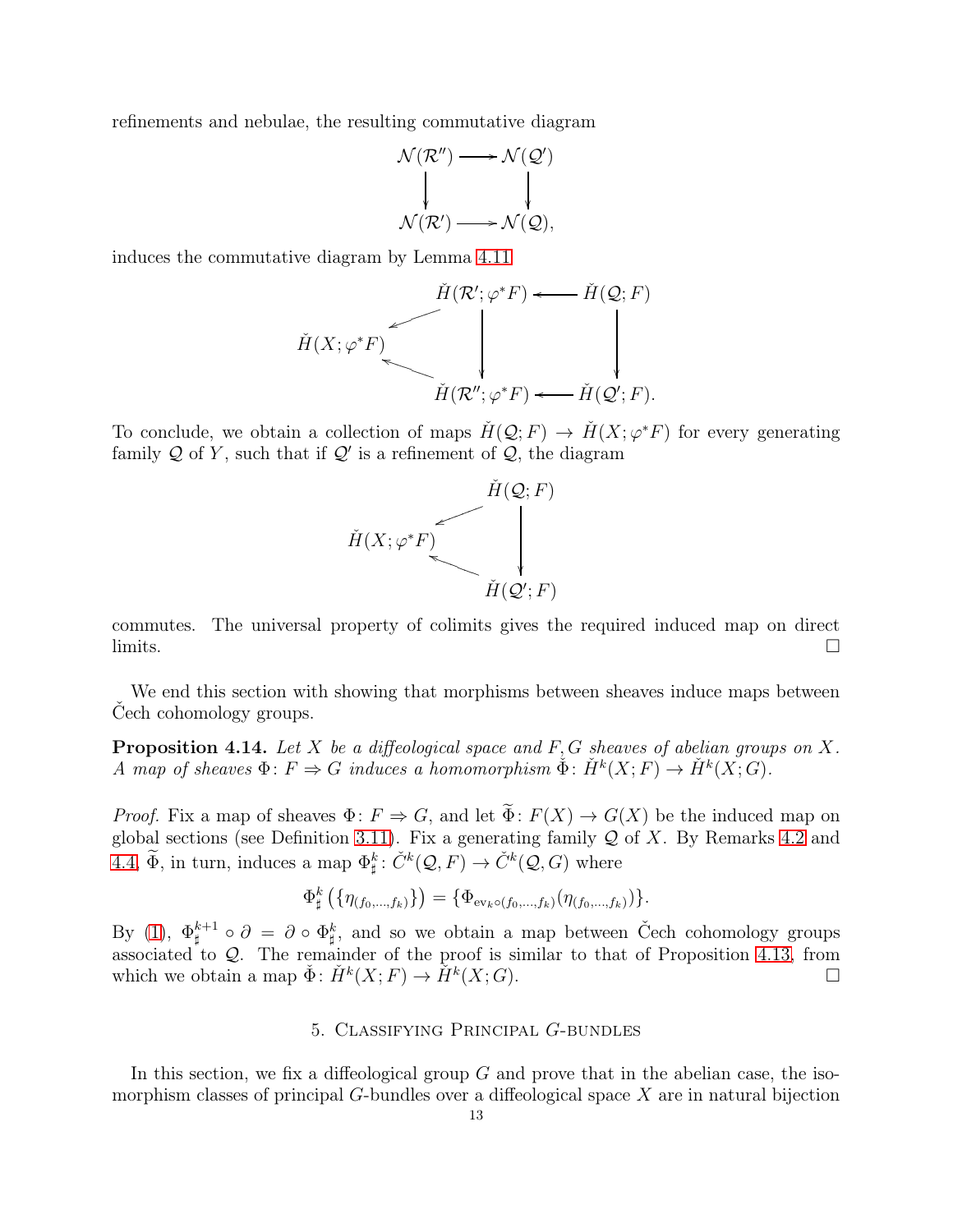with the cohomology classes  $\check{H}^1(X, G) := \check{H}^1(X, C^{\infty}(\cdot, G))$ . We begin by defining a principal G-bundle:

**Definition 5.1 (Principal G-Bundle).** Given a diffeological space  $X$ , a (right) principal G-bundle over X is a diffeological space P with a smooth right action of G and quotient map  $\pi: P \to X$ , for which the action map

 $a: P \times G \to P \times_X P$ ,  $(p, q) \mapsto (p, p \cdot q)$ 

is a diffeomorphism. We shall denote a principal bundle by  $\pi: P \to X$ .

A map  $P \to P'$  of principal G-bundles over X is a G-equivariant map intertwining the quotient maps to  $X$ .

A principal G-bundle over X that is isomorphic to  $X \times G$  will be called *trivializable*.

Remark 5.2. This definition of principal bundle is equivalent to the one that appears in [\[7,](#page-23-7) Article 8.11]. Indeed, the latter definition is essentially the same except that it requires the action map  $P \times G \to P \times P$  be an induction. However, the action map is injective with image  $P \times_X P$ , which is equipped with the subset diffeology induced by  $P \times P$ . The equivalence follows.

<span id="page-13-2"></span>**Proposition 5.3.** Let  $\pi: P \to X$  be a principal G-bundle.

- <span id="page-13-0"></span>(1) The division map  $d := \text{pr}_G \circ a^{-1}$  is smooth.
- <span id="page-13-1"></span>(2) The action of G on P is free and transitive on fibres of  $\pi$ .
- (3)  $\pi$  is trivializable if and only if there exists a global section  $\sigma: X \to P$  of  $\pi$ .
- (4) Given a smooth map  $\varphi: Y \to X$ , the pullback  $\varphi^* P := P \times_X Y \to Y$  is a principal G-bundle.

Proof. The first two claims are immediate from the definition of a principal bundle and its action map.

For the third claim, suppose P is trivializable. The inclusion  $X \to X \times G$  sending x to  $(x, 1_G)$ , composed with a bundle isomorphism from  $X \times G$  to P, is a global section of P.

Conversely, suppose that  $\sigma: X \to P$  is a smooth section of  $\pi$ . The projection  $\text{pr}_2 \circ a \circ (\sigma \times$  $\mathrm{id}_G$ :  $X \times G \to P$  is a smooth bijection, with inverse given by  $(\pi \times \mathrm{id}_G) \circ a^{-1} \circ (\sigma \circ \pi, \mathrm{id}_P)$ . This proves the third claim.

The action of G on P and the trivial action of G on Y induce an action of G on  $P \times_X Y$ . Let  $p \in \mathcal{D}_Y$ . Since  $\pi$  is a subduction, there exist an open cover  $\{U_\alpha\}$  of  $U_p$  and local lifts  $q_\alpha: U_\alpha \to P$  of  $\varphi \circ p$ . The plot  $\text{pr}_Y \circ (q_\alpha, p|_{U_\alpha}) : U_\alpha \to P \times_X Y$  is a local lift of p to  $P \times_X Y$ . As p is arbitrary, this shows that  $pr<sub>Y</sub>$  is a subduction. The fibers of  $pr<sub>Y</sub>$  are exactly the orbits of  $G$ , and so  $pr<sub>Y</sub>$  is the quotient map of the  $G$ -action.

Define b:  $(P \times_X Y) \times G \to (P \times_X Y) \times_Y (P \times_X Y)$  to be the smooth map  $b(p, y, g) :=$  $(p, y, p \cdot g, y)$ . By Claim [2,](#page-13-0) the action of G on P is free and transitive on fibers of  $\pi$ , from which it follows that b is bijective. An inverse of b is given by  $(p_1, y, p_2, y) \mapsto (p_1, y, d(p_1, p_2))$ where d is the division map of P. As  $b^{-1}$  is smooth, we conclude that b is a diffeomorphism, and  $P \times_X Y \to Y$  is a principal G-bundle. This completes the proof.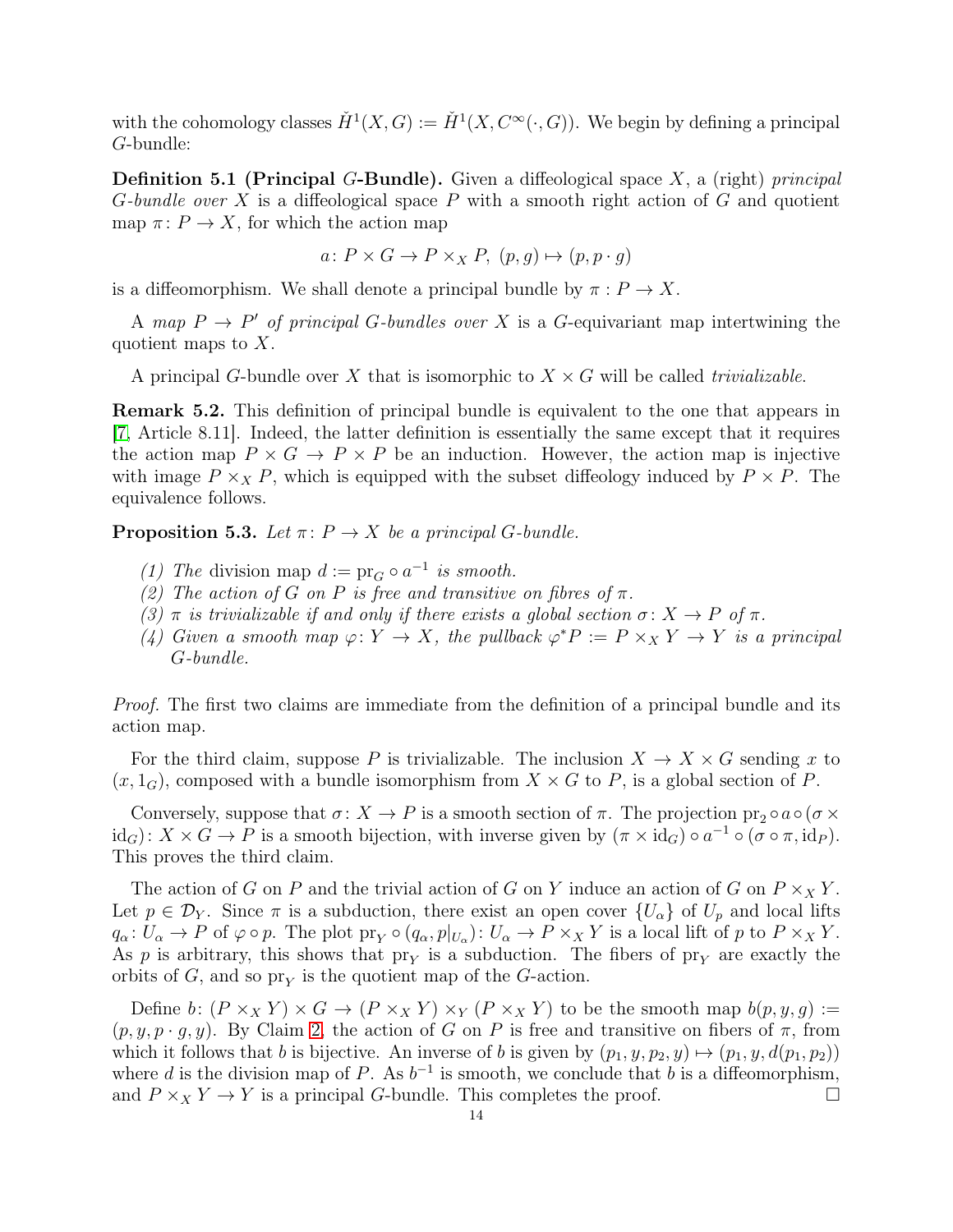In general, principal G-bundles are not locally trivial with respect to the natural topology on their base (called the D-topology); see [\[7,](#page-23-7) Article 8.9]. However, we get another form of local trivialization more appropriate for diffeology.

**Definition 5.4.** A plotwise local trivialization of a principal G-bundle  $\pi: P \to X$  is a generating family Q for X and a smooth map  $\tau : \mathcal{N}(\mathcal{Q}) \to P$  satisfying  $\pi \circ \tau = \text{ev}$ .

<span id="page-14-1"></span><span id="page-14-0"></span>**Proposition 5.5.** Let  $\pi: P \to X$  be a principal G-bundle.

- <span id="page-14-3"></span> $(1)$  π admits a plotwise local trivialization.
- (2) Given a plotwise local trivialization  $\tau \colon \mathcal{N}(\mathcal{Q}) \to P$ , the pullback  $ev^*P \to \mathcal{N}(\mathcal{Q})$  is trivializable.

*Proof.* The first claim follows from Example [2.6,](#page-3-1) where  $\tau = \tilde{ev}$ .

For the second claim, define a section  $\sigma \colon \mathcal{N}(\mathcal{Q}) \to \text{ev}^*P$  by  $\sigma(x) := (\tau(x), x)$ . The proof follows from Claim [3](#page-13-1) of Proposition [5.3.](#page-13-2)

Claim [1](#page-14-0) of Proposition [5.5](#page-14-1) reflects the necessary and sufficient condition for a principal G-bundle found in [\[7,](#page-23-7) Article 8.13]: pullback bundles via plots are principal G-bundles in the classical sense; namely, they are locally trivial with respect to the topology of their bases (which are manifolds).

Continuing toward our goal of classifying principal G-bundles using degree-1 Čech cohomology, we next build a degree-1 Čech cocycle from any principal bundle given a choice of plotwise local trivialization. Henceforth, assume that  $G$  is an *abelian* diffeological group.

**Construction 5.6.** Given a principal G-bundle  $\pi: P \to X$  and a plotwise local trivialization  $\tau: \mathcal{N}(\mathcal{Q}) \to P$ , define the 1-cochain  $c(\tau, P): \mathcal{N}(\mathcal{Q})_1 \to G$  in  $\check{C}^1(\mathcal{Q}, G)$  (see Example [4.5\)](#page-9-3) to be the composite

<span id="page-14-2"></span>
$$
\mathcal{N}(\mathcal{Q})_1 \xrightarrow{\tau \times \tau} P \times_X P \xrightarrow{d} G
$$
\n<sup>(2)</sup>

where  $d$  is the division map.

**Lemma 5.7.** The 1-cochain  $c(\tau, P)$  above is a 1-cocycle.

*Proof.* For all  $x, y, z$  in the same fiber of ev,

$$
\partial c(\tau, P)(x, y, z) = c(\tau, P)(y, z) - c(\tau, P)(x, z) + c(\tau, P)(x, y).
$$

By the definition of the division map d in [\(2\)](#page-14-2), the right-hand side is equal to 0.

To prove the bijection of Čech cohomology and isomorphism classes of principal bundles, we will use the language of groupoid actions as an intermediary. The groupoids are not necessarily Lie groupoids, but are in the diffeological category.

**Definition 5.8 (Diffeological Groupoid).** A diffeological groupoid is a groupoid  $H =$  $(H_1 \rightrightarrows H_0)$  in which  $H_1$  and  $H_0$  are diffeological spaces, and all structure maps are smooth.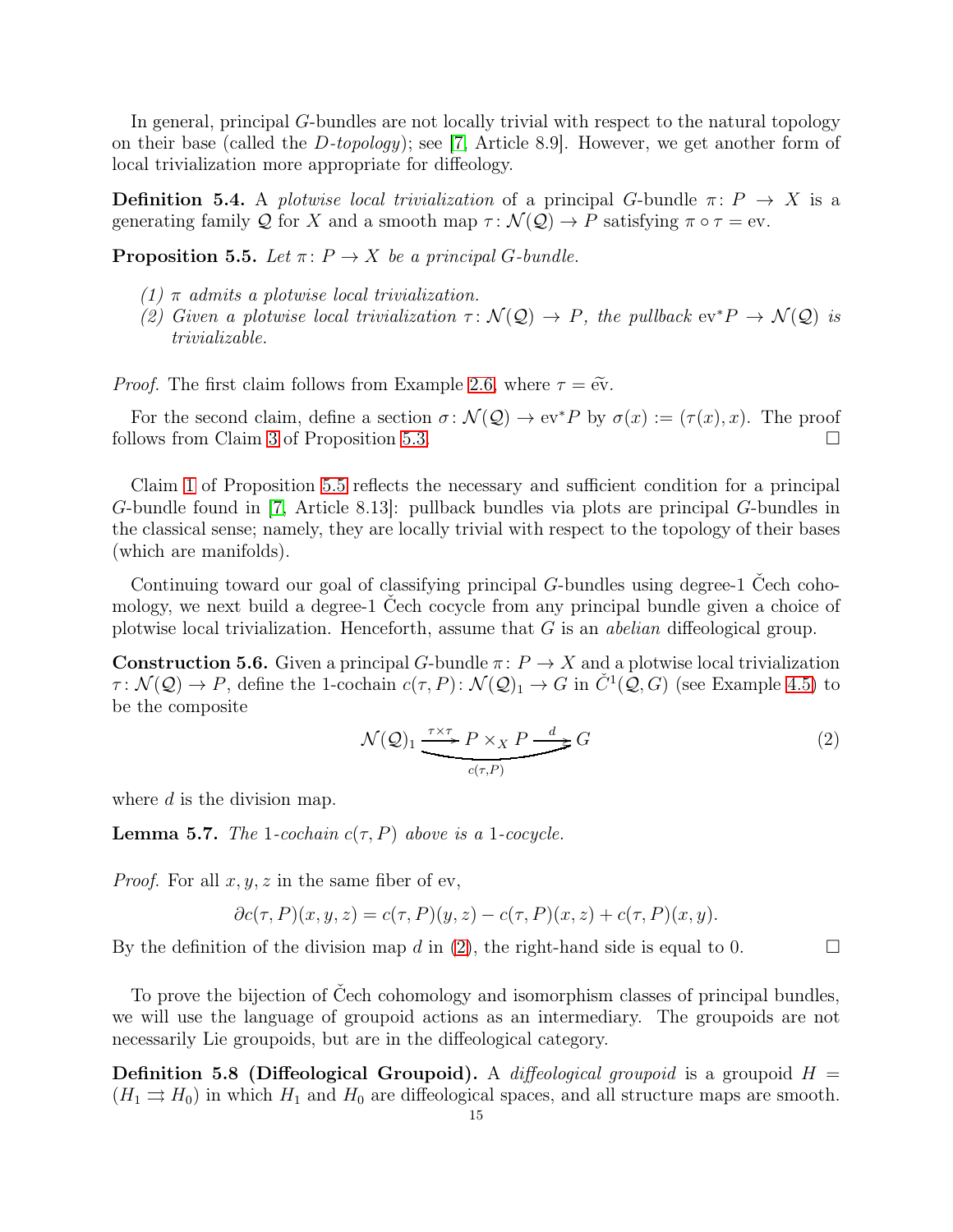It follows from the definition that the unit map  $u: H_0 \to H_1$  is an induction, and consequently, the source  $s$  and target  $t$  maps are subductions.

<span id="page-15-0"></span>**Definition 5.9 (Groupoid Action).** Given a diffeological groupoid  $H = (H_1 \Rightarrow H_0)$ and a diffeological space X, a (left) smooth action of H on X with (smooth) anchor map  $\rho: X \to H_0$  is a smooth map act:  $H_{1s} \times_{q} X \to X: (h, x) \mapsto h \cdot x$  satisfying:

- $\rho(h \cdot x) = t(h)$  for all  $(h, x)$  with  $s(h) = \rho(x)$ ,
- $g \cdot (h \cdot x) = (gh) \cdot x$  for all  $g, h \in H_1$  and  $x \in X$  with  $s(g) = t(h)$  and  $s(h) = \rho(x)$ ,
- $u(\rho(x)) \cdot x = x$  for all  $x \in X$ .

Given two H-spaces X and Y with anchor maps  $\rho_X : X \to H_0$  and  $\rho_Y : Y \to H_0$ , respectively, an H-equivariant map  $\varphi: X \to Y$  is a smooth map satisfying:

- $\rho_Y \circ \varphi = \rho_X$ , and
- $\varphi(h \cdot x) = h \cdot \varphi(x)$ .

(Note that the second condition implicitly requires the first.)

<span id="page-15-1"></span>**Example 5.10.** Let  $\pi: Y \to X$  be smooth. Define a diffeological groupoid  $R(\pi) = (Y \times_X \mathbb{R})$  $Y \rightrightarrows Y$  with

- source and target maps  $s(y_1, y_2) = y_2$  and  $t(y_1, y_2) = y_1$ , respectively;
- multiplication  $(y_1, y_2)(y_2, y_3) = (y_1, y_3);$
- inversion map  $(y_1, y_2) \mapsto (y_2, y_1)$ ; and
- unit map  $y \mapsto (y, y)$ .

It follows from Definition [5.9](#page-15-0) that any action of  $R(\pi)$  on  $Y \times G$  with anchor map  $pr_1: Y \times$  $G \to Y$  that commutes with the action of G on  $Y \times G$  by (right) translation is of the form  $(y_1, y_2) \cdot (y_2, g) = (y_1, \varphi(y_1, y_2) + g)$  for some smooth  $\varphi \colon Y \times_X Y \to G$  satisfying  $\varphi(y_1, y_2) + \varphi(y_2, y_3) = \varphi(y_1, y_3)$ . If  $Y = \mathcal{N}(\mathcal{Q})$  for a generating family  $\mathcal Q$  of X and  $\pi = \text{ev}$ , then for a fixed 1-cocycle  $f \in \check{C}^1(\mathcal{Q}, G)$ , we can define an action of  $R(\text{ev})$  on  $\mathcal{N}(\mathcal{Q}) \times G$  with anchor map  $pr_1: \mathcal{N}(\mathcal{Q}) \times G \to \mathcal{N}(\mathcal{Q})$  by

<span id="page-15-2"></span>
$$
(y_1, y_2) \cdot (y_2, g) := (y_1, f(y_1, y_2) + g). \tag{3}
$$

The following lemma clarifies the relationship between cocycles of  $\check{C}^1(\mathcal{Q}, G)$  and the above actions of  $R(\text{ev})$ .

<span id="page-15-3"></span>**Lemma 5.11.** Let X be a diffeological space and  $Q$  a generating family. There is a bijection from 1-cocycles of  $\check{C}^1(\mathcal{Q},G)$  to the set of actions of  $R$ (ev) on  $\check{\mathcal{N}}(\mathcal{Q}) \times G$  with anchor map  $\mathrm{pr}_{\mathcal{N}(\mathcal{Q})}$  that commute with the action of G by right multiplication as defined in Example [5.10.](#page-15-1) Moreover, fixing cocycles  $f_1, f_2 \in \check{C}^1(\mathcal{Q}, G)$ , there is a bijection between 0-cochains  $\alpha \in$  $\check{C}^0(\mathcal{Q}, G)$  such that  $\partial \alpha = f_2 - f_1$  and  $(R(w)-G)$ -equivariant maps from  $\mathcal{N}(\mathcal{Q}) \times G$  to itself, where equivariance is with respect to the right G-action and the  $R$ (ev)-actions induced by  $f_1$ and  $f_2$ .

*Proof.* Suppose  $f_1$  and  $f_2$  in  $\check{C}^1(\mathcal{Q}, G)$  induce the same action on  $\mathcal{N}(\mathcal{Q}) \times G$ . Setting  $g = 0_G$  in [\(3\)](#page-15-2), it follows that  $f_1 = f_2$ . On the other hand, let act:  $\mathcal{N}(\mathcal{Q})_1 \times_{\mathcal{N}(\mathcal{Q})} (\mathcal{N}(\mathcal{Q}) \times G) \to \mathcal{N}(\mathcal{Q}) \times G$ be an action of  $R(\text{ev})$  on  $\mathcal{N}(\mathcal{Q}) \times G$  with anchor map  $\text{pr}_{\mathcal{N}(\mathcal{Q})} \colon \mathcal{N}(\mathcal{Q}) \times G \to \mathcal{N}(\mathcal{Q})$  that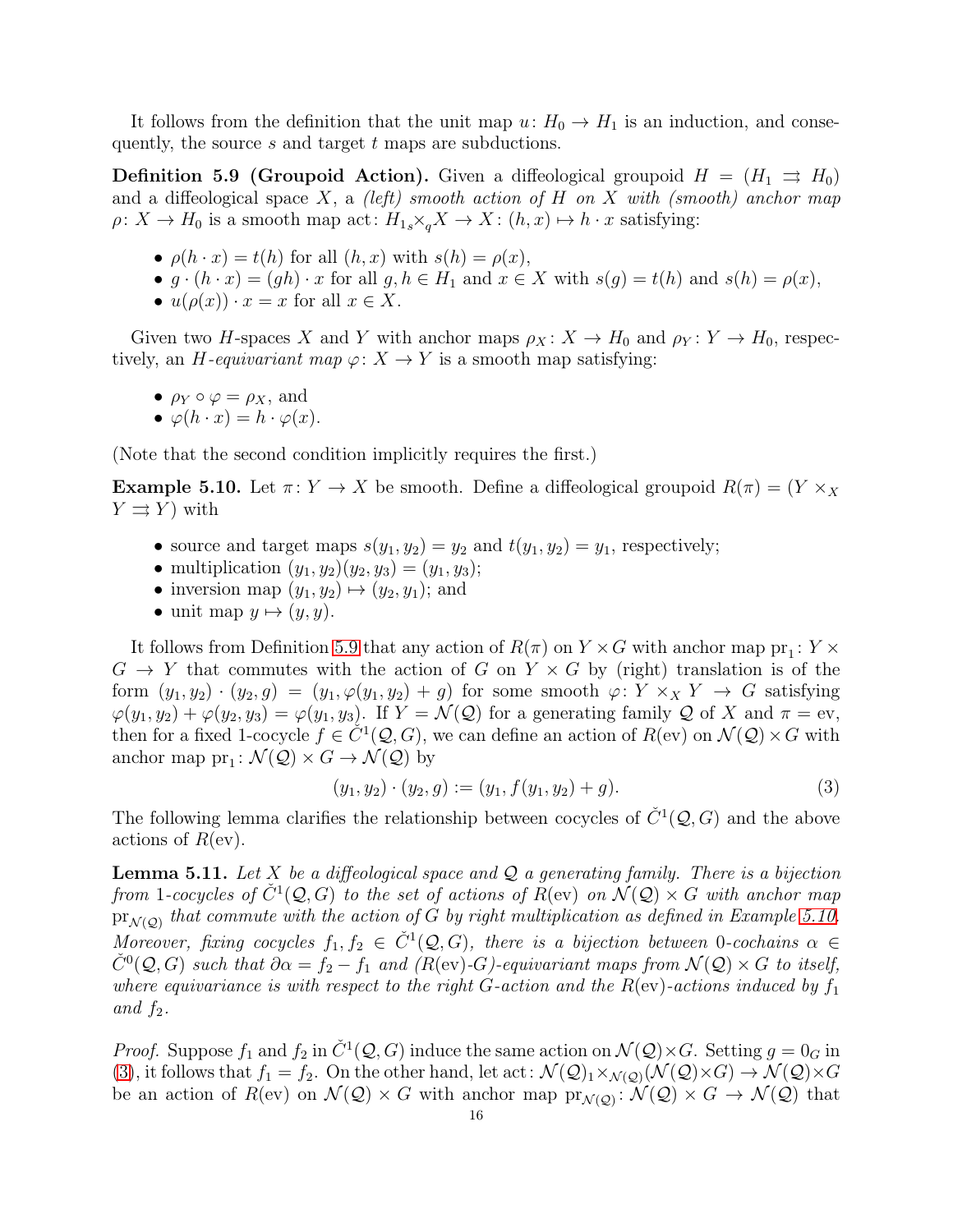commutes with the right action of G on  $\mathcal{N}(Q) \times G$  by right multiplication. Denote by  $pr_G: \mathcal{N}(\mathcal{Q}) \times G \to G$  the projection map onto G and  $\iota: \mathcal{N}(\mathcal{Q})_1 \to \mathcal{N}(\mathcal{Q})_1 \times_{\mathcal{N}(\mathcal{Q})} (\mathcal{N}(\mathcal{Q}) \times G)$ the inclusion  $(y_1, y_2) \mapsto ((y_1, y_2), (y_2, 0_G))$ . By Example [5.10,](#page-15-1) the action satisfies [\(3\)](#page-15-2) with f defined to be  $pr_G \circ act \circ \iota$ , establishing the desired bijection.

Any  $(R(w)-G)$ -equivariant map  $\mathcal{N}(Q) \times G \to \mathcal{N}(Q) \times G$  associated to the induced actions of 1-cocycles  $f_1, f_2 \colon \mathcal{N}(\mathcal{Q})_1 \to G$  is necessarily of the form  $(y, g) \mapsto (y, g - \alpha(y))$  for some 0cochain  $\alpha \colon \mathcal{N}(\mathcal{Q}) \to G$ . This correspondence is injective. On the other hand, fix a 0-cochain  $\alpha\colon \mathcal{N}(\mathcal{Q})\to G$ , and let  $\tilde{\alpha}\colon \mathcal{N}(\mathcal{Q})\times G\to \mathcal{N}(\mathcal{Q})\times G$  be the smooth map  $(y, g)\mapsto (y, g-\alpha(y)).$ Then

$$
\tilde{\alpha}((y_1, y_2) \cdot (y_2, g)) = (y_1, f_1(y_1, y_2) + g - \alpha(y_1)) \text{ and } (y_1, y_2) \cdot \tilde{\alpha}(y_2, g) = (y_1, f_2(y_1, y_2) + g - \alpha(y_2)).
$$

Hence,  $\tilde{\alpha}$  is equivariant if and only if  $f_1(y_1, y_2) - \alpha(y_1) = f_2(y_1, y_2) - \alpha(y_2)$  for all  $(y_1, y_2)$ ; that is, if and only if  $f_2 - f_1 = \partial \alpha$ . This shows surjectivity, completing the proof.

<span id="page-16-0"></span>**Remark 5.12.** The  $(R(w)-G)$ -equivariant maps of Lemma [5.11](#page-15-3) are in fact diffeomorphisms. One can rephrase this lemma in the language of diffeological groupoids: the category of diffeological left principal bibundles from  $R$ (ev) to the group G (viewed as the groupoid  $G \rightrightarrows$ ), with  $(R(w)-G)$ -equivariant diffeomorphisms between the bibundles as arrows, is categorically equivalent to the category whose objects are 1-cocycles of  $\check{C}^1(\mathcal{Q},G)$ , and arrows between  $f_1, f_2 \in \check{C}^1(\mathcal{Q}, G)$  are 0-cochains  $\alpha$  in  $\check{C}^0(\mathcal{Q}, G)$  such that  $f_2 - f_2 = d\alpha$ . For more information on diffeological groupoids, see [\[14\]](#page-24-2).

<span id="page-16-2"></span>**Lemma 5.13.** Let  $\pi: P \to X$  be a principal G-bundle with plotwise local trivialization  $\tau \colon \mathcal{N}(\mathcal{Q}) \to P$ . The map

$$
\varrho \colon \mathcal{N}(\mathcal{Q}) \times G \to P \colon (x, g) \mapsto \tau(x) \cdot g
$$

is a quotient map for the groupoid action given by Equation [\(3\)](#page-15-2) with  $f = c(\tau, P)$ .

*Proof.* By Claim [2](#page-14-3) of Proposition [5.5](#page-14-1) (and its proof),  $ev^*P := \mathcal{N}(Q) \times_X P \to \mathcal{N}(Q)$  is trivializable, with global section  $\sigma \colon \mathcal{N}(\mathcal{Q}) \to \mathcal{N}(\mathcal{Q}) \times_X P \colon y \mapsto (y, \tau(y))$  and G-equivariant diffeomorphism  $\varphi \colon \mathcal{N}(\mathcal{Q}) \times G \to \mathcal{N}(\mathcal{Q}) \times_X P$ ,  $(y, g) \mapsto (y, \tau(y) \cdot g)$ . Let  $p: U \to P$  be a plot. There exist an open cover  $\{U_{\alpha}\}\$  of U for which  $U_{\alpha}$  is connected for each  $\alpha$ , a family  $\{q_{\alpha}\}\$  of plots in Q, and a family of smooth functions  $\{f_{\alpha}\}\$  such that  $\pi \circ p|_{U_{\alpha}} = q_{\alpha} \circ f_{\alpha}$  for each  $\alpha$ . The plot  $(f_{\alpha}, p|_{U_{\alpha}})$  is a lift of  $p|_{U_{\alpha}}$  to  $\mathcal{N}(\mathcal{Q}) \times_{X} P$ . It follows that  $\varrho = \text{pr}_2 \circ \varphi$  is a subduction.

To show that  $\rho$  is the quotient map of an  $R(w)$ -action, it remains to show that the fibers of  $\varrho$  are precisely the orbits of the action of  $R(\text{ev})$  on  $\mathcal{N}(\mathcal{Q}) \times G$ . Suppose  $\varrho(y, g) = \varrho(y', g')$ . Then  $(y, y') \in R$ (ev), and  $f(y, y') = g - g'$ , and so  $(y, y') \cdot (y', g') = (y, g)$ . The fibers of  $\varrho$ are contained in orbits of  $R(ev)$ . On the other hand,  $\rho$  is  $R(ev)$ -invariant:

$$
\varrho((y', y) \cdot (y, g)) = \varrho(y', c(P, \tau)(y', y) + g) = \tau(y') \cdot (c(P, \tau)(y', y) + g) = \tau(y) \cdot g = \varrho(y, g).
$$

<span id="page-16-1"></span>**Lemma 5.14.** Given a subduction  $\varpi: Y \to X$ , and an action of  $R(\varpi)$  on  $Y \times G$  with anchor map  $pr_1: Y \times G \to Y$  that commutes with the action of G by multiplication on the right, the map  $\pi: P := (Y \times G)/R(\varpi) \to X$  sending  $[y, g]$  to  $\varpi(y)$  is a principal G-bundle. Moreover, if  $\Phi: Y \times G \to Y \times G$  is an  $(R(\varpi)-G)$ -equivariant map with respect to two such actions of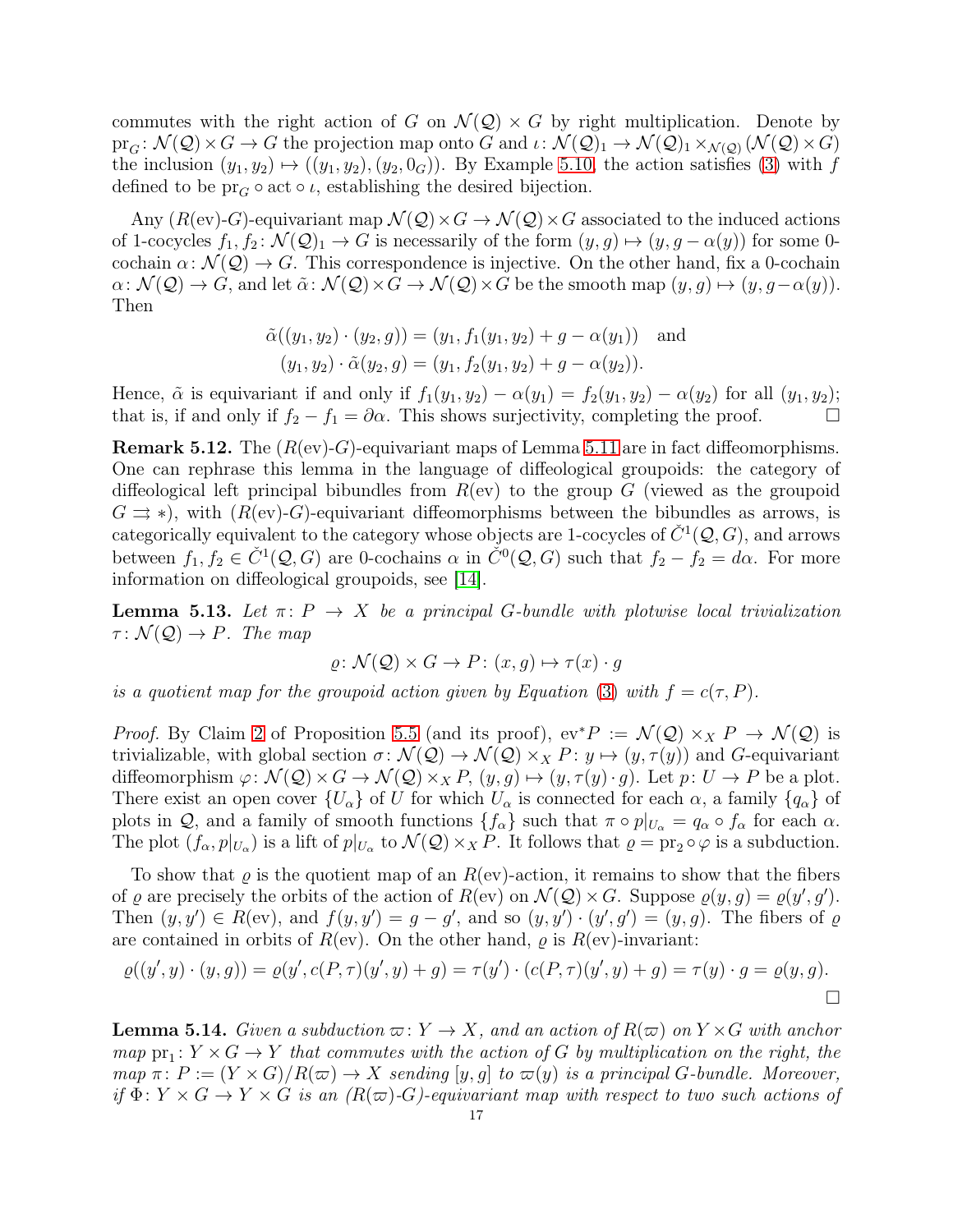$R(\varpi)$  on  $Y \times G$ , and right multiplication by G, then  $\Phi$  descends to an isomorphism between the resulting principal G-bundles.

*Proof.* Let  $\varrho: Y \times G \to P$  be the quotient map of the  $R(\varpi)$ -action. Then  $\pi$  is well-defined and satisfies  $\pi \circ \varrho = \varpi \circ pr_1$ , from which it follows that  $\pi$  is smooth. Moreover, since  $\varpi$  and  $pr_1$  are subductions, it also follows that  $\pi$  is a subduction. Since the action of G commutes with the action of  $R(\varpi)$  on  $Y \times G$ , the G-action descends via  $\varrho$  to an action on P whose orbits are exactly the fibers of  $\pi$ .

The right G-action on the trivial principal G-bundle  $pr_1: Y \times G \to Y$  has action map

$$
a\colon (Y\times G)\times G\to (Y\times G)\times_Y(Y\times G)\colon ((y,g),h)\mapsto ((y,g),(y,g+h)),
$$

which is a diffeomorphism. Moreover,  $R(\varpi)$  acts on the domain of a (it acts trivially on the second copy of G) and diagonally on the codomain, and a is  $R(\varpi)$ -equivariant with respect to these actions. Thus a descends to a diffeomorphism

$$
[a]: ((Y \times G) \times G)/R(\varpi) \cong P \times G \to ((Y \times G) \times_Y (Y \times G))/R(\varpi),
$$

where we identify  $[(y, g), h] \in ((Y \times G) \times G)/R(\varpi)$  with  $([y, g], h) \in P \times G$ .

We claim that  $((Y \times G) \times_Y (Y \times G))/R(\varpi)$  is diffeomorphic to  $P \times_X P$ . The smooth map  $((y, g_1), (y, g_2)) \mapsto ([y, g_1], [y, g_2])$  is  $R(\varpi)$ -invariant, and so descends to a smooth map  $\zeta: ((Y \times G) \times_Y (Y \times G))/R(\varpi) \to P \times_X P$ . On the other hand, consider the smooth map  $\tilde{\xi}$ :  $(Y \times G)_{\varpi \circ pr_1} \times_{\varpi \circ pr_1} (Y \times G) \to (Y \times G) \times_Y (Y \times G)$  defined by sending  $((y_1, g_1), (y_2, g_2))$ to  $((y_1, g_1), (y_1, \varphi(y_1, y_2) + g_2))$  where  $\varphi$  is the 1-cocycle  $Y \times_X Y \to G$  corresponding to the  $R(\varpi)$ -action (see Example [5.10\)](#page-15-1).  $R(\varpi) \times R(\varpi)$  has a natural action on the domain, while  $R(\varpi)$  acts diagonally on the codomain. Since  $\varphi$  is a 1-cocycle,  $\tilde{\xi}$  is  $R(\varpi)$ -equivariant with respect to the first copy of  $R(\varpi)$  acting on the domain. Thus  $\zeta$  descends to a smooth map  $\overline{\xi}: P_{\pi} \times_{\varpi \circ pr_1}(Y \times G) \to ((Y \times G) \times_Y (Y \times G))/R(\varpi)$ , and the action of the second copy of  $R(\varpi)$  descends to an action on  $P_{\pi} \times_{\varphi \circ pr_1}(Y \times G)$ . Again, since  $\varphi$  is a 1-cocycle,  $\xi$  is invariant with respect to the descended action of  $R(\varpi)$  on its domain. Thus  $\overline{\xi}$  descends to a smooth map  $\xi \colon P \times_X P \to ((Y \times G) \times_Y (Y \times G))/R(\varpi)$ . Since  $\zeta$  and  $\xi$  are inverses of each other, this proves our claim.

The composition  $\zeta \circ [a]: P \times G \to P \times_X P$  sending  $([y, g], h)$  to  $([y, g], [y, g+h])$  is a diffeomorphism. As this is the action map of the G-action on P, we conclude that  $\pi: P \to X$ is a principal G-bundle.

For the last statement, let  $R(\varpi)$  act on  $Y \times G$  in two ways, commuting with the G-action, with an  $(R(\varpi)-G)$ -equivariant map  $\Phi: Y \times G \to Y \times G$ . An argument similar to that in the proof of Lemma [5.11](#page-15-3) and Remark [5.12](#page-16-0) shows that there is a smooth  $\alpha: Y \to G$  such that  $\Phi(y, g) = (y, g - \alpha(y))$ , and  $\Phi$  must be a diffeomorphism. Thus,  $\Phi$  descends to a diffeomorphism  $[y, g] \mapsto [y, g - \alpha(y)]$  between the respective quotients by  $R(\varpi)$ .

Finally, we prove the main result of the paper.

<span id="page-17-0"></span>**Theorem 5.15.** Let X be a diffeological space and G an abelian diffeological group. There is a natural bijection between the isomorphism classes of principal G-bundles on X and the group of Čech cohomology classes  $\check{H}^1(X, G)$ .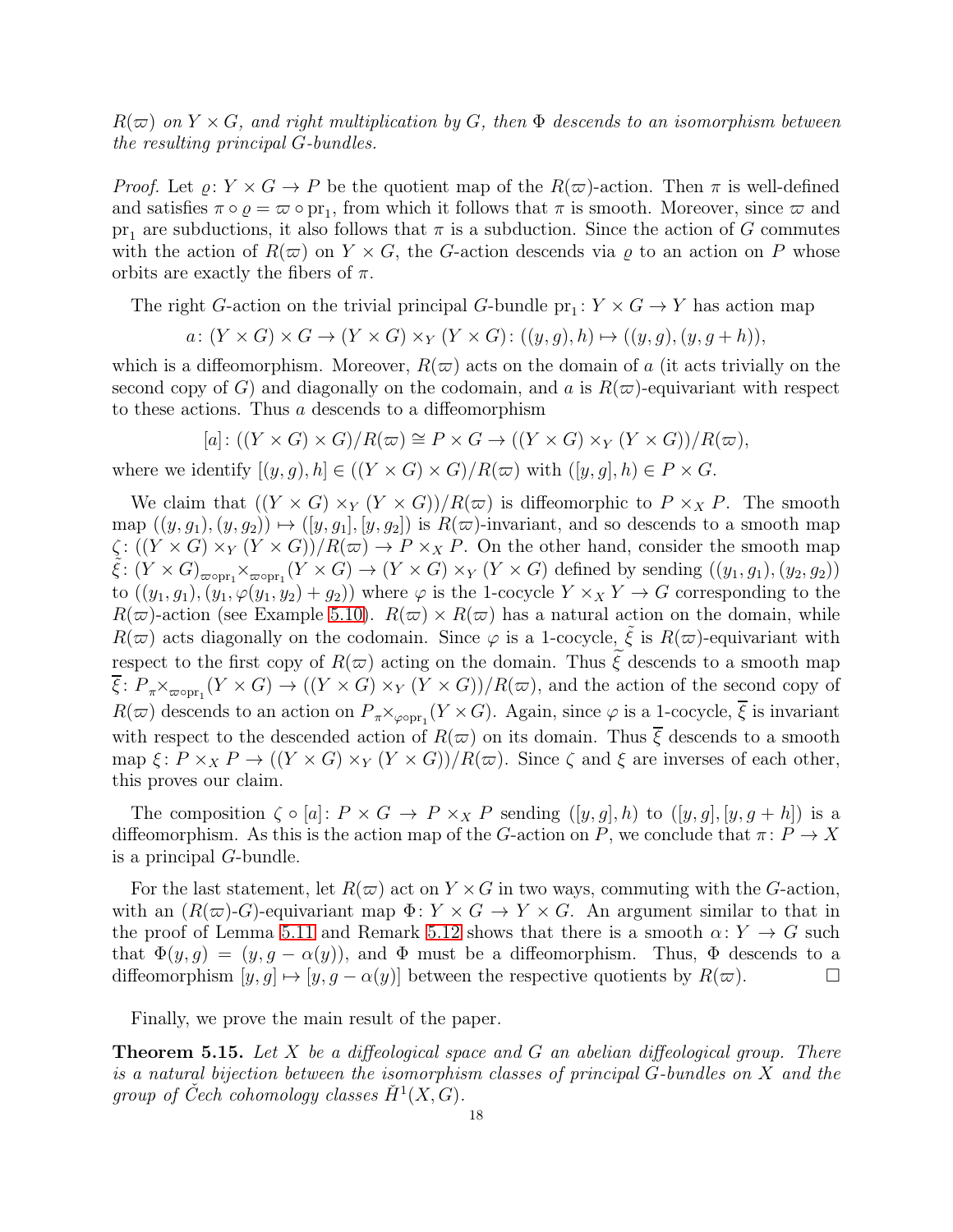Proof. Fix a principal bundle  $\pi: P \to X$  with plotwise local trivialization  $\tau: \mathcal{N}(\mathcal{Q}) \to P$ . Let  $\tau' \colon \mathcal{N}(\mathcal{Q}) \to P$  be another plotwise local trivialization and  $\alpha \colon \mathcal{N}(\mathcal{Q}) \to G$  the map  $d \circ (\tau, \tau')$ , where d is the division map. For any  $(x, y) \in \mathcal{N}(\mathcal{Q})_1$ ,

$$
\tau'(x) \cdot (c(\tau, P)(x, y) + \partial \alpha(x, y)) = \tau'(y),
$$

and so  $c(\tau', P) = c(\tau, P) + \partial \alpha$ . Therefore, given a generating family Q admitting a plotwise local trivialization of P, there is an associated class  $[c(\tau, P)]$  independent of the plotwise local trivialization in  $\check{H}^1(\mathcal{Q}, G)$ .

Let R be a refinement of Q with induced map of nebulae  $q: \mathcal{N}(\mathcal{R}) \to \mathcal{N}(\mathcal{Q})$ . By Claim [1](#page-10-1) of Lemma [4.9,](#page-10-2) ev  $\circ$  g = ev', and given a plotwise local trivialization  $\tau$  with respect to  $\mathcal{Q}$ we obtain a local trivialization  $\tau \circ g$  with respect to R. By [\(2\)](#page-14-2), the map  $g^1: \check{C}^1(\mathcal{Q}, G) \to$  $\check{C}^1(\mathcal{R},G)$ :  $f \mapsto f \circ (g,g)$  as in the proof of Lemma [4.11](#page-11-0) satisfies  $g^1(c(\tau, P)) = c(\tau \circ g, P)$ , and so the induced map on cohomology  $\check{g} \colon \check{H}^1(\mathcal{Q}, G) \to \check{H}^1(\mathcal{R}, G)$  sends  $[c(\tau, P)]$  to  $[c(\tau \circ g, P)]$ . Recall that  $\check{H}^1(X, G)$  is defined to be the colimit over all induced morphisms  $\check{g}$  coming from all generating families (see Definition [4.12\)](#page-11-2). It follows that the class  $[c(\tau, P)]$  induces a class  $c[P] \in \check{H}^1(X, G)$  that is independent of generating families and plotwise local trivializations.

Let  $\pi' : P' \to X$  be a principal G-bundle and  $\varphi : P \to P'$  an isomorphism. Then  $\tau' := \varphi \circ \tau$ is a local trivialization for P', and  $c(\tau, P) = c(\tau', P')$ . Therefore, the assignment  $P \mapsto c[P]$ descends to a well-defined function  $\Psi$  from isomorphism classes of principal G-bundles over X to  $\check{H}^1(X, G)$ .

Fix a class  $\omega \in \check{H}^1(X, G)$ . Let  $\mathcal Q$  be a generating family and  $f \in \check{C}^1(\mathcal Q, G)$  a cocycle so that  $[f]$  is a representative of  $\omega$ . By Lemma [5.11,](#page-15-3) f induces an action of the groupoid  $R(\text{ev}: \mathcal{N}(\mathcal{Q}) \to X)$  on  $\mathcal{N}(\mathcal{Q}) \times G$ . By Lemma [5.14,](#page-16-1) the quotient by this action is a principal bundle  $\pi: P := (\mathcal{N}(\mathcal{Q}) \times G)/R(\text{ev}) \to X$ . Let  $\tau = \rho \circ i$  where  $i: \mathcal{N}(\mathcal{Q}) \to \mathcal{N}(\mathcal{Q}) \times G$  is the inclusion  $y \mapsto (y, 0_G)$ , and  $\rho$  is the quotient map of the  $R(\text{ev})$ -action. Since  $\pi \circ \tau = \text{ev}$ , it follows that  $\tau$  is a plotwise local trivialization of P and by Lemma [5.13,](#page-16-2)  $c(\tau, P) = f$ . It follows from above that  $c[P]$  is well-defined and equal to  $\omega$ . Thus  $\Psi$  is surjective.

Let  $\pi: P \to X$  and  $\varpi: P' \to X$  be principal G-bundles such that  $c[P] = c[P']$ . By Lemma [4.8,](#page-10-3) there exists a generating family Q admitting plotwise local trivializations  $\tau \colon \mathcal{N}(\mathcal{Q}) \to$ P and  $\tau' : \mathcal{N}(\mathcal{Q}) \to P'$  such that  $[c(\tau, P)] = [c(\tau', P')]$ ; that is, there is some 0-cochain  $\alpha$ such that  $c(\tau', P') - c(\tau, P) = \partial \alpha$ . By Lemma [5.11](#page-15-3) and Remark [5.12,](#page-16-0) there is an  $(R(w)-G)$ equivariant diffeomorphism from  $\mathcal{N}(Q) \times G$  to itself sending  $(x, g)$  to  $(x, g - \alpha)$  that intertwines the two actions on  $\mathcal{N}(\mathcal{Q}) \times G$  induced by  $c(\tau, P)$  and  $c(\tau', P')$ . By Lemmas [5.13](#page-16-2) and [5.14,](#page-16-1) P and P' are isomorphic to quotients of the actions of  $R(\text{ev}: \mathcal{N}(\mathcal{Q}) \to X)$  on  $\mathcal{N}(\mathcal{Q}) \times G$  induced by  $c(\tau, P)$  and  $c(\tau', P')$ , respectively, and the  $(R(w)-G)$ -equivariant map from  $\mathcal{N}(\mathcal{Q}) \times G$  to itself descends to an isomorphism between P and P'. Thus  $\Psi$  is bijective.

Let  $\varphi: Y \to X$  be a smooth map and  $\pi: P \to X$  a principal G-bundle. By Proposition [4.13](#page-11-1) (and its proof), there is a plotwise local trivialization  $\tau \colon \mathcal{N}(\mathcal{R}) \to P$ , a generating family Q of Y, and a smooth map  $\psi \colon \mathcal{N}(\mathcal{Q}) \to \mathcal{N}(\mathcal{R})$  such that  $ev \circ \psi = \varphi \circ ev$  and  $\varphi^* c[P]$  is represented by  $\check{\psi}([c(\tau, P)])$ . Define  $\tau' := (\text{ev}, \tau \circ \psi) : \mathcal{N}(\mathcal{Q}) \to \varphi^* P$ . Then  $\tau'$  is a plotwise local trivialization of  $\varphi^* P$ , and it is straightforward to check that  $c(\tau', \varphi^* P) = \psi^{\sharp}(c(\tau, P)).$ Naturality of  $\Psi$  follows.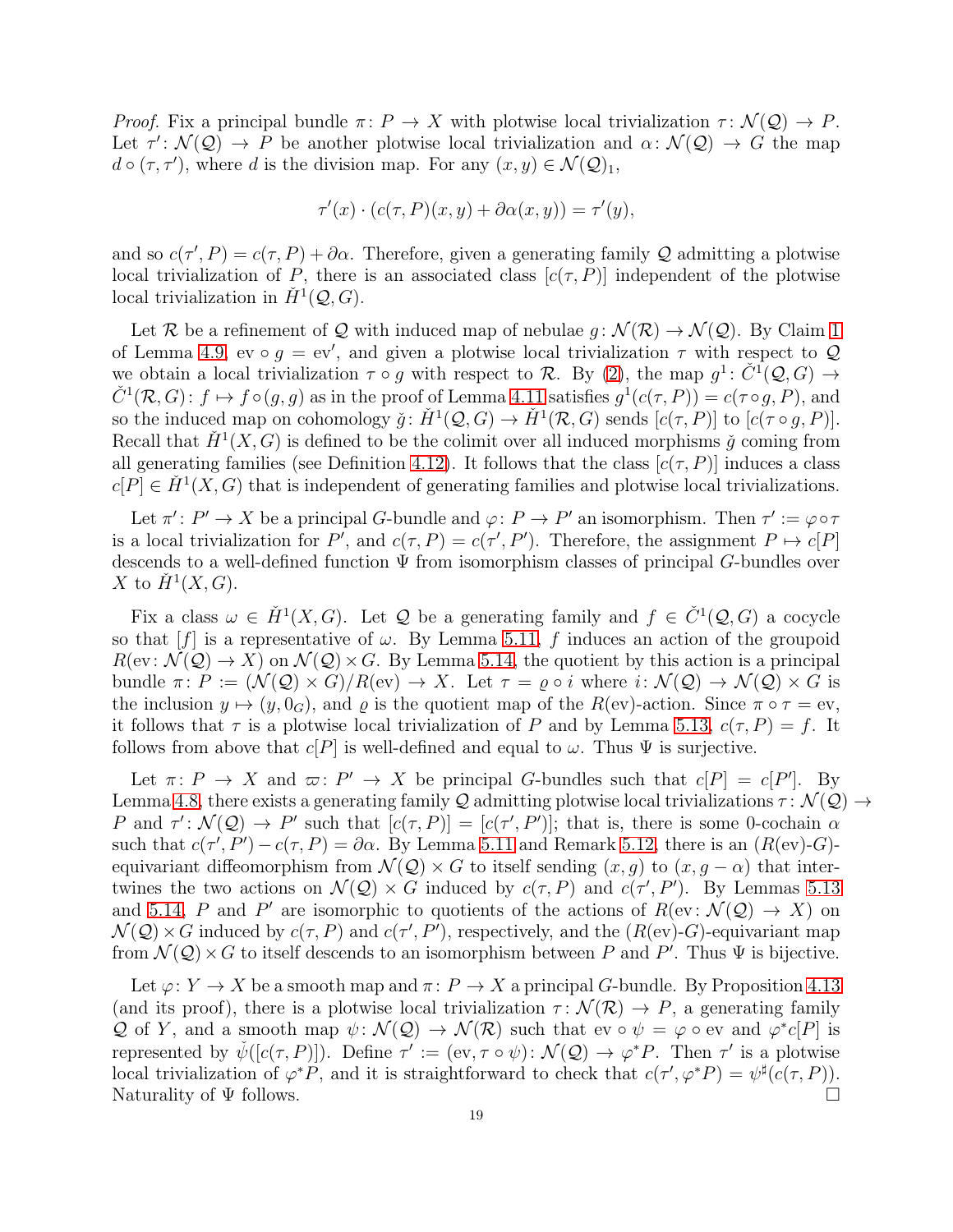It turns out that we do not need to use the colimit  $H(X; G)$  to compute the Cech cohomology of  $X$ , but instead a suitable generating family.

<span id="page-19-0"></span>**Corollary 5.16.** Let X be a diffeological space with generating family  $Q$  whose plots have contractible domains. Then  $\check{H}^1(X, G)$  is in bijection with actions of  $R(\mathrm{ev}: \mathcal{N}(\mathcal{Q}) \to X)$  on  $\mathcal{N}(\mathcal{Q}) \times G$  that commute with right multiplication by G, up to  $(R(w)-G)$ -equivariance.

*Proof.* Fix a principal G-bundle  $\pi: P \to X$ . Since the domain of each plot of Q is contractible, there is a section  $\mathcal{N}(Q) \to \text{ev}^*P$  which, when composed with the projection  $ev^*P \to P$ , yields a plotwise local trivialization  $\tau$  of P. Such a  $\tau$  can be obtained for any principal G-bundle P, from which it follows that isomorphism classes are in bijection with  $\check{H}^1(\mathcal{Q}, G)$ . The result follows from Lemma [5.11.](#page-15-3)

Remark 5.17. The bijection in Corollary [5.16](#page-19-0) is not natural. However, given a smooth map  $\varphi: X \to Y$  and generating families Q of X and R of Y, both of which have plots with contractible domains, there is a refinement  $Q'$  of  $Q$  whose plots have contractible domains and for which  $\varphi$  induces a map  $\psi \colon \mathcal{N}(\mathcal{Q}') \to \mathcal{N}(\mathcal{R})$  so that ev  $\circ \psi = \varphi \circ \text{ev}$ . The map  $\psi$ induces a smooth map  $\psi^1: R(\text{ev}: \mathcal{N}(\mathcal{Q}') \to X) \to R(\text{ev}: \mathcal{N}(\mathcal{R}) \to Y)$ , from which it follows that  $\psi \times id_G$  intertwines the two groupoid actions, and is G-equivariant.

### 6. Applications & Examples

<span id="page-19-1"></span>In this section, we first connect the diffeological theory of G-valued Cech cohomology to the classical theory found in the literature on manifolds; see Example [6.1.](#page-19-2) Next, we let G be a diffeological group that is not Lie, but is of prime importance in the study of diffeology: the irrational torus (see [\[7,](#page-23-7) Introduction], along with content throughout the book.) We reproduce one of the results of [\[7\]](#page-23-7), but using methods developed in this paper, in Example [6.2.](#page-19-3) By connecting Čech cohomology with group cohomology via crossed homomorphisms, we reproduce yet another result regarding the irrational torus; see Subsection [6.2.](#page-20-0) We show that  $\check{H}^k(X;\mathbb{R}) = 0$  for  $k > 0$  when X is the orbit space of a proper Lie groupoid, such as a (diffeological) orbifold, in Subsection [6.3.](#page-21-0) Consequently, these spaces have only trivial R-bundles. Finally, we reproduce a classical result from sheaf theory that Čech cohomology forms the right derived functor of the global section functor; see Proposition [6.3.](#page-22-0)

### 6.1. Examples.

<span id="page-19-2"></span>**Example 6.1 (Smooth Manifolds).** Let  $X$  be a smooth manifold and  $G$  an abelian Lie group. Then  $X$  admits open covers as generating families, from which it follows that  $\check{H}^1(X, G)$  is equal to the standard G-valued Cech cohomology of degree 1 over X found in the literature. Indeed, if  $\mathcal{Q} = \{U_{\alpha}\}\$ is such an open cover whose elements are identified with Euclidean open sets, then  $\mathcal{N}(\mathcal{Q})_0 = \coprod U_\alpha$  and  $\mathcal{N}(\mathcal{Q})_1 = \coprod U_\alpha \cap U_\beta$ , from which it follows that the two cohomologies are the same. In light of the main theorem of this paper, this is not unexpected, as principal  $G$ -bundles over  $X$  in the diffeological sense are the same as those in the standard sense.

<span id="page-19-3"></span>**Example 6.2 (Irrational Tori).** Let  $G = \mathbb{Z} + \alpha \mathbb{Z} \subset \mathbb{R}$  where  $\alpha$  is an irrational number. This is an abelian diffeologically discrete subgroup of  $\mathbb R$  with respect to addition. The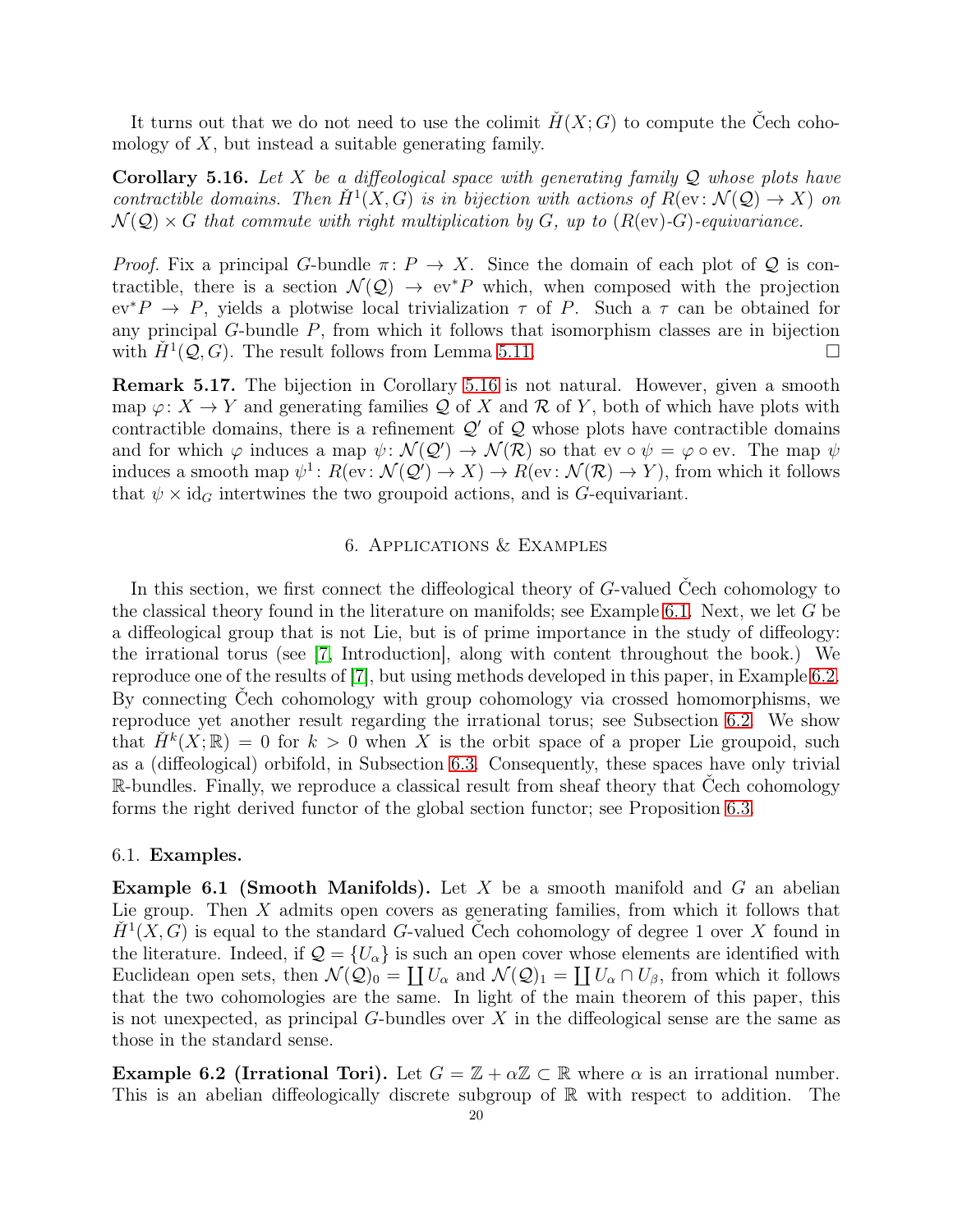*irrational torus* is the quotient  $T_{\alpha} := \mathbb{R}/G$ . It can also be represented by the quotient  $\mathbb{T}^2/\Gamma$ where  $\Gamma$  is the diffeological subgroup of  $\mathbb{T}^2$  given by

$$
\Gamma := \{ [t, \alpha t] \in \mathbb{T}^2 := \mathbb{R}^2 / \mathbb{Z}^2 \mid t \in \mathbb{R} \};
$$

see [\[7,](#page-23-7) Article 8.38] for a proof. It is already known that the quotient map  $\pi: \mathbb{T}^2 \to T_{\alpha}$ is a non-trivial principal R-bundle [\[7,](#page-23-7) Articles 8.38, 8.39]. We can see this using the tools developed in this paper as follows.

Let  $\varrho: \mathbb{R} \to \mathbb{R}/G =: T_\alpha$  be the quotient map. Then  $\mathcal{Q} := {\varrho}$  is a generating family for  $T_{\alpha}$ , and  $\tau \colon \mathbb{R} \to \mathbb{T}^2 \colon x \mapsto [0, x]$  is a plotwise local trivialization of  $\pi$ . It follows that  $c(\tau, \mathbb{T}^2)(x, x + m + n\alpha) = n\alpha$  for any  $m + n\alpha \in G$ . Suppose that  $\beta \colon \mathbb{R} \to \mathbb{R}$  is a 0-cochain so that  $\partial \beta(x, x + m + n\alpha) = c(\tau, \mathbb{T}^2)(x, x + m + n\alpha)$ . Then

<span id="page-20-1"></span>
$$
\beta(x + m + n\alpha) = n\alpha + \beta(x) \tag{4}
$$

from which it follows that  $\beta$  is independent of m, and hence factors through the circle  $\mathbb{S}^1 := \mathbb{R}/\mathbb{Z}$ . Thus  $\beta$  must have compact image, which is absurd given [\(4\)](#page-20-1). Thus,  $\beta$  does not exist, and  $c(\tau, \mathbb{T}^2)$  represents a non-trivial cohomology class. The moral is that realline bundles over diffeological spaces are not necessarily trivial, and can have interesting cohomology.

<span id="page-20-0"></span>6.2. Relation to Group Cohomology. This example is motivated by (and is a general-ization of) [\[7,](#page-23-7) Article 8.39]. Suppose X is a diffeological space,  $Q$  a generating family for X, and G an abelian diffeological group. Suppose that  $\mathcal{H} \rightrightarrows \mathcal{N}(\mathcal{Q})$  is a diffeological groupoid with source and target s and t, resp., such that  $(t, s): \mathcal{H} \to \mathcal{N}(\mathcal{Q}) \times \mathcal{N}(\mathcal{Q})$  has image  $R(\text{ev})$ . Given any coycle  $f \in \check{C}^1(\mathcal{Q}, G)$ , there is a diffeological groupoid action of H on  $\mathcal{N}(\mathcal{Q}) \times G$ that factors through the action of  $R$ (ev) on  $\mathcal{N}(Q) \times G$  induced by f, as in Example [5.10.](#page-15-1)

Suppose that H is the translation groupoid  $\mathcal{N}(Q) \rtimes K$  for a diffeological group K; that is, there is some smooth action of K on  $\mathcal{N}(Q)$  such that  $ev(y_1) = ev(y_2)$  if and only if there exists  $k \in K$  with  $y_2 = y_1 \cdot k$ . Then  $C^{\infty}(\mathcal{N}(\mathcal{Q}), G)$  is a K-module with  $(h \cdot k)(y) = h(y \cdot k)$ , and a cocycle  $f \in C^1(Q, G)$  induces a *crossed homomorphism*  $\kappa_f: K \to C^\infty(\mathcal{N}(Q), G)$  given by

$$
\kappa_f(k)(y) = f(y, y \cdot k);
$$

this means that for all  $k, k' \in K$ ,

$$
\kappa_f(kk')(y) = \kappa_f(k)(y) + (\kappa_f(k') \cdot k)(y).
$$

Moreover,  $\kappa_f$  is smooth with respect to the functional diffeology on  $C^{\infty}(\mathcal{N}(\mathcal{Q}), G)$  (see Example [2.9\)](#page-4-1), the correspondence  $f \mapsto \kappa_f$  is injective since  $(t, s)(\mathcal{N}(\mathcal{Q}) \rtimes K) = R(\text{ev})$ , and also a homomorphism of abelian groups  $\check{C}^1(\mathcal{Q}, G) \to \text{Hom}(K, C^{\infty}(\mathcal{N}(\mathcal{Q}), G))$ . Furthermore, if  $f = \partial \alpha$  for some 0-cochain  $\alpha \in \check{C}^0(\mathcal{Q}, G) = C^\infty(\mathcal{N}(\mathcal{Q}), G)$ , then  $\kappa_{\partial \alpha}(k) = \alpha \cdot k - \alpha;$ that is,  $\kappa_{\partial\alpha}$  is a so-called *principal crossed homomorphism*. It follows that we obtain a map  $\kappa: \check{H}^1(\mathcal{Q}, G) \to H^1(K, C^{\infty}(\mathcal{N}(\mathcal{Q}), G))$ , where the latter cohomology group is the first group cohomology of the K-module  $C^{\infty}(\mathcal{N}(\mathcal{Q}), G)$ , equal to crossed homomorphisms modulo principal crossed homomorphisms.

Now suppose further that  $(t, s): \mathcal{N}(\mathcal{Q}) \rtimes K \to \mathcal{N}(\mathcal{Q}) \times \mathcal{N}(\mathcal{Q})$  is an induction; that is,  $\mathcal{N}(\mathcal{Q}) \rtimes K$  is diffeomorphic to  $R(\text{ev})$ , which implies that the action of K is free. We obtain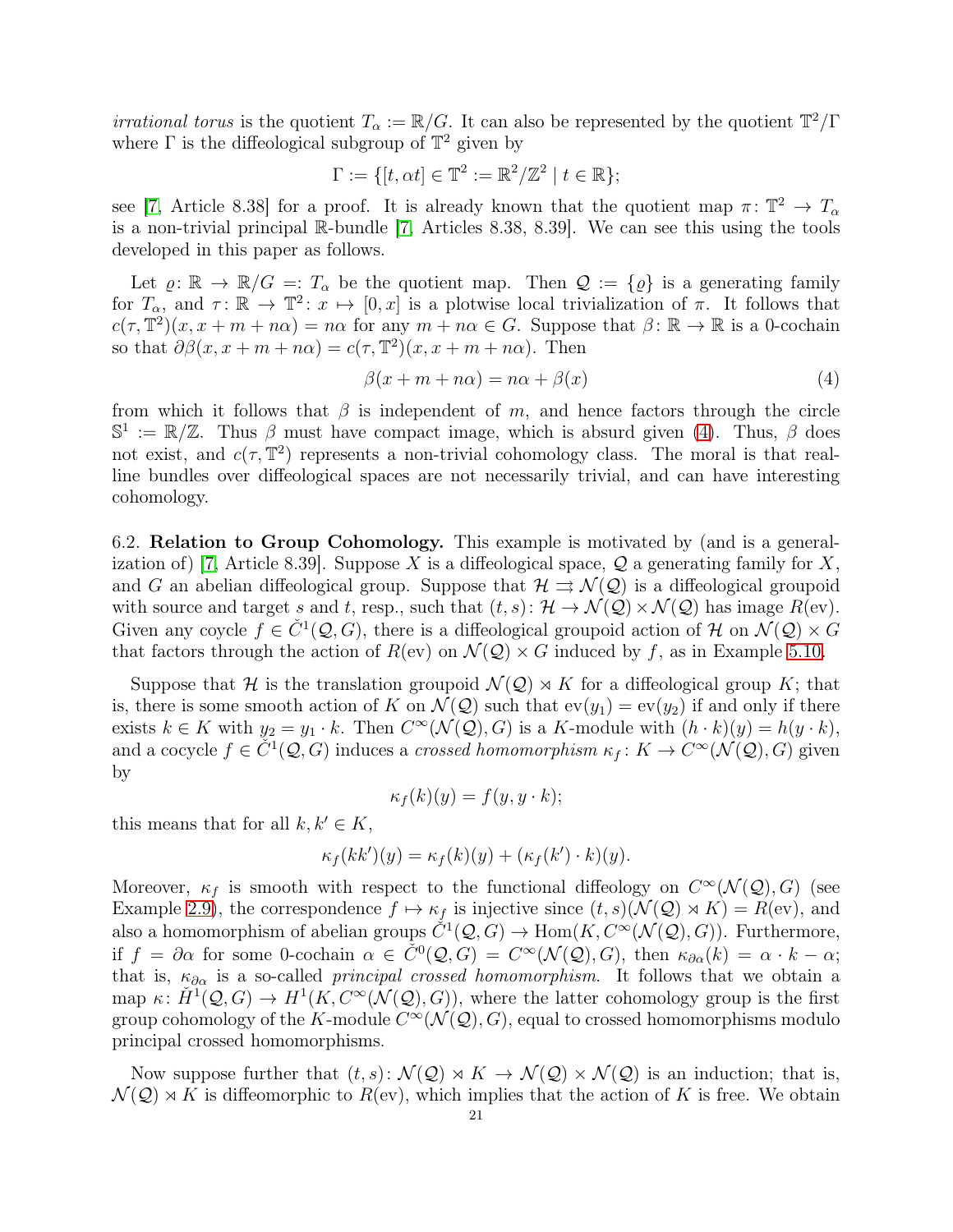a homomorphism sending  $\beta \in C^{\infty}(K, C^{\infty}(\mathcal{N}(\mathcal{Q}), G))$  to  $f_{\beta} \in C^{1}(\mathcal{Q}, G)$  defined by

$$
f_{\beta}(y_1, y_2) = \beta(k(y_1, y_2))(y_1);
$$

here  $k(y_1, y_2)$  is the unique  $k \in K$  such that  $y_2 = y_1 \cdot k$ , which depends on  $(y_1, y_2)$  smoothly as  $(t, s)$  is an induction. If  $\beta$  is a crossed homomorphism, then  $f_{\beta}$  is a cocycle. If  $\beta$  is a principal cross homomorphism  $k \mapsto \alpha \cdot k - \alpha$  for some  $\alpha \in C^{\infty}(\mathcal{N}(\mathcal{Q}), G) = \check{C}^{0}(\mathcal{Q}, G)$ , then  $f_\beta = \partial \alpha$ . The correspondences described here and in the previous paragraph are inverses of each other, establishing a bijection between 1-cocycles and cross homomorphisms which descends to an isomorphism

$$
\check{H}^1(\mathcal{Q}, G) \cong H^1(K, C^{\infty}(\mathcal{N}(\mathcal{Q}), G)).
$$

If we chose  $\mathcal Q$  so that its plots have contractible domains, then by Corollary [5.16,](#page-19-0)  $\check{H}^1(X, G) \cong$  $H<sup>1</sup>(K, C<sup>\infty</sup>(\mathcal{N}(\mathcal{Q}), G))$ . For an explicit example of this phenomenon, consider the irrational torus of Example [6.2,](#page-19-3) where  $K = \mathbb{Z} + \alpha \mathbb{Z} \subset \mathbb{R}$  and  $\alpha \in \mathbb{R} \setminus \mathbb{Q}$ . If  $\mathcal{Q} = \{ \varrho : \mathbb{R} \to T_{\alpha} \}$ where  $\varrho$  is the quotient map by the K-action on R, then  $R(\text{ev})$  is isomorphic to  $\mathbb{R} \rtimes K$ , and in conjunction with Theorem [5.15,](#page-17-0) we reproduce the result in [\[7,](#page-23-7) Article 8.39]: principal R-bundles over  $T_{\alpha}$  are in bijection with  $H^1(K, C^{\infty}(\mathcal{N}(\mathcal{Q}), G)).$ 

<span id="page-21-0"></span>6.3. Orbit Spaces of Proper Lie Groupoids, and Orbifolds. Consider a proper Lie groupoid  $\mathcal{G}_1 \rightrightarrows \mathcal{G}_0$  whose orbit space  $X = \mathcal{G}_0/\mathcal{G}_1$  is equipped with the quotient diffeology. Let V be an open cover of  $\mathcal{G}_0$  in which each element is identified diffeomorphically with an open subset of some  $\mathbb{R}^n$ , and let U be the inclusion maps of elements of V composed with the quotient map  $\mathcal{G}_0 \to X$ . Then U is a generating family for the diffeology on X. Let  $i: \mathcal{N}(\mathcal{U}) = \coprod \mathcal{V} \to \mathcal{G}_0$  be the inclusion map into  $\mathcal{G}_0$  when restricted to each element of  $\mathcal{V}$ . The pullback groupoid  $i^*\mathcal{G}$  has base space  $\mathcal{N}(\mathcal{U})_0$ , arrow space  $i^*\mathcal{G}_1 := \{(u_1, u_2, g) \mid s(g) =$  $i(u_1), t(g) = i(u_2)$ , and source s and target t the first and second projection maps, resp., making  $i^*\mathcal{G}$  into a proper Lie groupoid.

By [\[5,](#page-23-9) Proposition 10.6],  $i^*\mathcal{G}$  admits a proper normalized Haar density  $\rho$ ; that is, a smooth family of normalized densities on the fibers of s for which  $s|_{t^{-1}(\text{supp}(\rho))} : t^{-1}(\text{supp}(\rho)) \to \mathcal{N}(\mathcal{U})_0$ is proper and which is invariant under right multiplication by elements of  $(i^*\mathcal{G})_1$  (see [\[5,](#page-23-9) Section 10 for details):

$$
\rho^u(f):=\int_{s^{-1}(u)} f\, d\mu^u;\quad f\in C^\infty(s^{-1}(u)),\,\, u\in \mathcal{N}(\mathcal{U})_0.
$$

Define  $\delta$  to be the smooth map

$$
\delta(u)(h) := \rho^u(t^*h|_{s^{-1}(u)}); \quad u \in \mathcal{N}(\mathcal{U})_0, \ h \in C^{\infty}(\mathcal{O}_u)
$$

where  $\mathcal{O}_u$  is the orbit of  $u \in \mathcal{N}(\mathcal{U})_0$ . Since the orbits of  $i^*\mathcal{G}$  are exactly the orbits of  $\mathcal{N}(\mathcal{U})_1 \rightrightarrows \mathcal{N}(\mathcal{U})_0$ , it follows that  $\delta$  is  $\mathcal{N}(\mathcal{U})_1$ -invariant. Also, since  $\rho$  is normalized,  $\delta(u)(1) =$ 1 for all u. Finally,  $\delta$  is linear in h.

Fix a cocycle  $f \in \check{C}^k(\mathcal{U}; \mathbb{R})$  with  $k > 0$ . Define  $g: \mathcal{N}(\mathcal{U})_{k-1} \to \mathbb{R}$  by  $g(u_0, \ldots, u_{k-1}) := \delta(u_0) (f(u_0, \ldots, u_{k-1}, \cdot)).$ 

Since g is smooth, it is in  $\check{C}^{k-1}(\mathcal{U};\mathbb{R})$ . It is straightforward to check that  $\partial g = (-1)^k f$ , from which it follows that f is a coboundary. Thus, we have that  $\check{H}^k(\mathcal{U}, \mathbb{R}) = 0$  for all  $k > 0$ .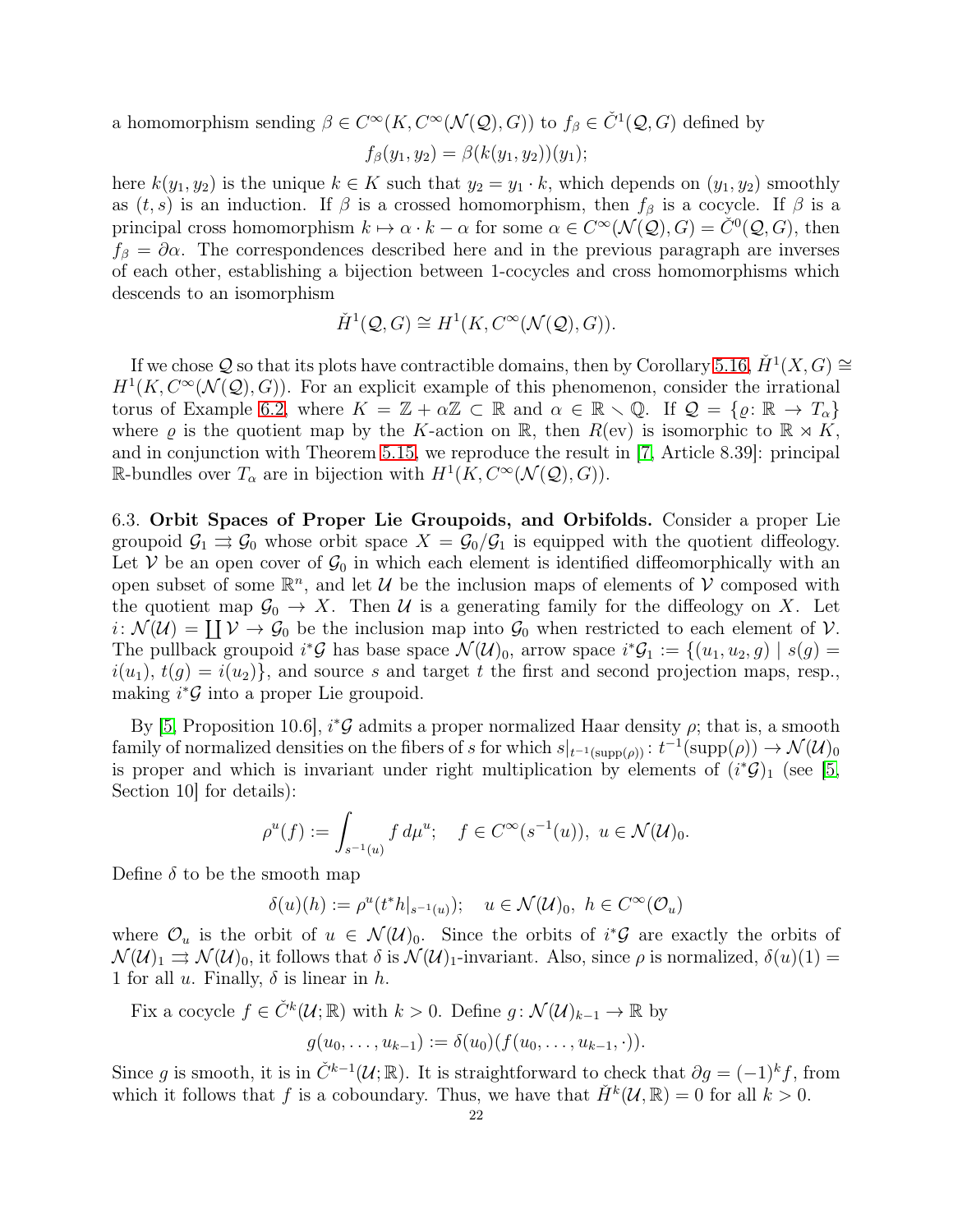As any generating family of X can be refined to a generating family of the form  $\mathcal U$  (take, for instance, a sufficiently fine good cover of  $\mathcal{G}_0$  for  $\mathcal{V}$ ), we have  $\check{H}^k(X,\mathbb{R})=0$  for  $k>0$ . In particular, all principal  $\mathbb R$ -bundles over X are trivial.

An immediate consequence for orbifolds is the following. The "category" of orbifolds is often taken to be the bicategory of proper étale Lie groupoids (with right bibundles as arrows and bi-equivariant diffeomorphisms for 2-arrows); see, for instance, [\[9\]](#page-23-10). In the effective case, passing to their orbit spaces yields a functor into diffeological spaces, which is injective on objects up to isomorphism; see [\[6,](#page-23-11) [15\]](#page-24-3). Hence, it makes sense to define orbifolds as diffeological spaces. It follows from above that  $\check{H}^k(X,\mathbb{R})=0$  for  $k>0$  for any orbifold X (defined as Lie groupoids or as diffeological spaces).

6.4. Čech Cohomology as a Right Derived Functor. Following Raeburn and Williams, we show that Cech cohomology forms the right derived functor of the global sections functor, just as in the classical theory of sheaves.

<span id="page-22-0"></span>**Proposition 6.3.** Let  $X$  be a diffeological space, and let

$$
0 \Rightarrow F \stackrel{\Phi}{\Rightarrow} G \stackrel{\Psi}{\Rightarrow} H \Rightarrow 0
$$

be a short exact sequence of sheaves over  $X$ . The following is a long exact sequence of abelian groups:

$$
0 \to F(X) \xrightarrow{\tilde{\Phi}} G(X) \xrightarrow{\tilde{\Psi}} H(X) \to \check{H}^1(X, F) \to \check{H}^1(X, G) \to \check{H}^1(X, H) \to \dots
$$

*Proof.* Let X be a diffeological space with generating family  $\mathcal Q$  of  $\mathcal D_X$ , and let

$$
0 \Rightarrow F \stackrel{\Phi}{\Rightarrow} G \stackrel{\Psi}{\Rightarrow} H \Rightarrow 0
$$

be a short exact sequence of sheaves over  $X$ . By Lemma [3.14](#page-7-1) and Proposition [3.15,](#page-7-0) we obtain for each  $k \geq 0$  an exact sequence

$$
0 \to \check{C}^k(\mathcal{Q}, F) \xrightarrow{\Phi_{\sharp}^k} \check{C}^k(\mathcal{Q}, G) \xrightarrow{\Psi_{\sharp}^k} \check{C}^k(\mathcal{Q}, H).
$$

Define  $\mathcal{T}_{\mathcal{Q}}^k := \text{im}(\Psi_{\sharp}^k)$ . Since  $\partial \circ \Psi_{\sharp}^k = \Psi_{\sharp}^{k+1} \circ \partial$  (see the proof of Proposition [4.14\)](#page-12-1),  $\partial$  sends  $\mathcal{T}_{\mathcal{Q}}^{k}$  to  $\mathcal{T}_{\mathcal{Q}}^{k+1}$  for each k. Thus we have a short exact sequence of complexes:

$$
\begin{array}{ccc}\n\begin{vmatrix}\n& & & & \\
& \rho & & & \\
0 & & & \frac{\varphi_{\sharp}^{k-1}}{2} \\
& & & \rho & \\
& & & \rho & \\
& & & \rho & \\
& & & & \frac{\varphi_{\sharp}^{k}}{2} \\
& & & & \frac{\varphi_{\sharp}^{k}}{2} \\
& & & & \frac{\varphi_{\sharp}^{k}}{2} \\
& & & & \frac{\varphi_{\sharp}^{k}}{2} \\
& & & & \frac{\varphi_{\sharp}^{k}}{2} \\
& & & & \frac{\varphi_{\sharp}^{k}}{2} \\
& & & & \frac{\varphi_{\sharp}^{k}}{2} \\
& & & & \frac{\varphi_{\sharp}^{k+1}}{2} \\
& & & & \frac{\varphi_{\sharp}^{k+1}}{2} \\
& & & & & \frac{\varphi_{\sharp}^{k+1}}{2} \\
& & & & & \frac{\varphi_{\sharp}^{k+1}}{2} \\
& & & & & \frac{\varphi_{\sharp}^{k+1}}{2} \\
& & & & & \frac{\varphi_{\sharp}^{k+1}}{2} \\
& & & & & \frac{\varphi_{\sharp}^{k+1}}{2} \\
& & & & & \frac{\varphi_{\sharp}^{k+1}}{2} \\
& & & & & \frac{\varphi_{\sharp}^{k+1}}{2} \\
& & & & & \frac{\varphi_{\sharp}^{k+1}}{2} \\
& & & & & \frac{\varphi_{\sharp}^{k+1}}{2} \\
& & & & & \frac{\varphi_{\sharp}^{k+1}}{2} \\
& & & & & & \frac{\varphi_{\sharp}^{k+1}}{2} \\
& & & & & & \frac{\varphi_{\sharp}^{k+1}}{2} \\
& & & & & & \frac{\varphi_{\sharp}^{k+1}}{2} \\
& & & & & & \frac{\varphi_{\sharp}^{k+1}}{2} \\
& & & & & & \frac{\varphi_{\sharp}^{k+1}}{2} \\
& & & & & & \frac{\varphi_{\sharp}^{k+1}}{2} \\
& & & & & & \frac{\varphi_{\sharp}^{k+1}}{2} \\
& & & & & & \frac{\varphi_{\sharp}^{k+1}}{2} \\
& & & & & & \frac{\varphi_{\sharp}^{k+1}}{2} \\
& & & & & & \frac{\varphi_{\sharp}^{k+1}}{2} \\
& & & & & & \frac{\varphi_{\sharp}^{k+1}}{2} \\
& & & & & & \frac{\varphi_{
$$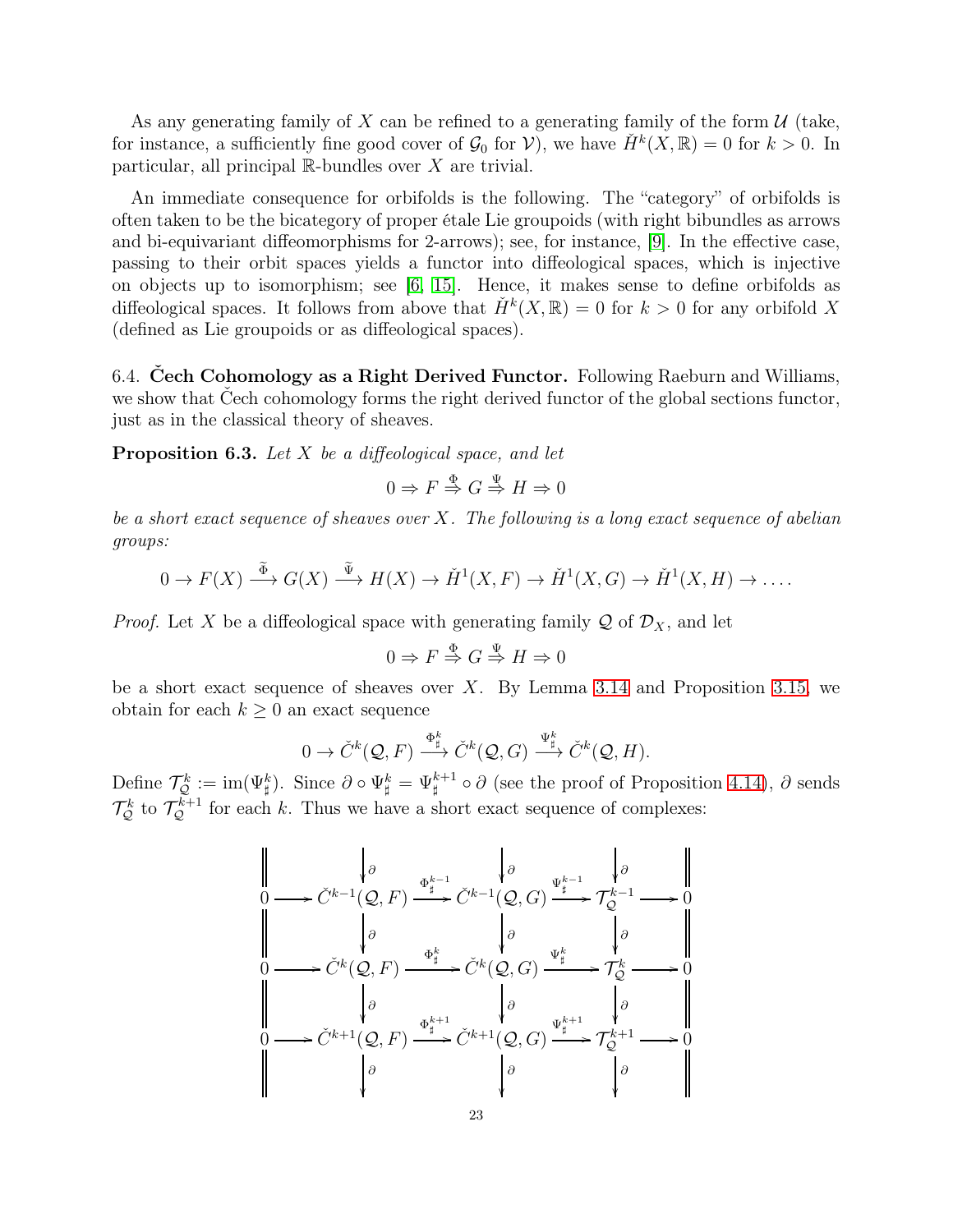Letting  $\mathcal{H}_{\mathcal{Q}}^k := \ker(\partial_{\sigma_{\mathcal{Q}}^k})/im(\partial_{\sigma_{\mathcal{Q}}^{k-1}})$ , there is thus a long exact sequence

$$
0 \to \check{H}^0(\mathcal{Q}, F) \to \check{H}^0(\mathcal{Q}, G) \to \mathcal{H}^0_{\mathcal{Q}} \to \check{H}^1(\mathcal{Q}, F) \to \check{H}^1(\mathcal{Q}, G) \to \mathcal{H}^1_{\mathcal{Q}} \to \dots
$$

Let R be a refinement of Q with induced map  $f: \mathcal{N}(\mathcal{R}) \to \mathcal{N}(\mathcal{Q})$ . It follows from the definitions and the fact that  $\Psi_{\text{t}}^{k+1}$  $\mathcal{L}^{k+1}_{\sharp} \circ \partial = \partial \circ \Psi^k_{\sharp}$  that  $f^{\sharp}$  sends  $\mathcal{T}^k_{\mathcal{Q}}$  to  $\mathcal{T}^k_{\mathcal{R}}$ , and since  $f^{\sharp} \circ \partial = \partial \circ f^{\sharp}$ (see the proof of Lemma [4.11\)](#page-11-0), we obtain a map  $f^*: \mathcal{H}_{\mathcal{Q}}^k \to \mathcal{H}_{\mathcal{R}}^k$ . Let  $\mathcal{H}^k$  be the directed limit of  $\mathcal{H}_{\mathcal{Q}}^{k}$  over refinements  $\mathcal{Q}$ . We obtain the diagram

$$
0 \to \check{H}^0(X,F) \to \check{H}^0(X,G) \to \mathcal{H}^0 \to \check{H}^1(X,F) \to \check{H}^1(X,G) \to \mathcal{H}^1 \to \dots
$$

where the maps are each induced by the universal property of directed limits. It is straightfoward using common refinements to show that this is an exact sequence.

The work above also shows that the inclusion  $\mathcal{T}_{\mathcal{Q}}^k \to \check{C}^k(\mathcal{Q}, H)$  induces a map  $I: \mathcal{H}^k \to$  $\check{H}^k(X, H)$ . Fix  $\mu \in \check{H}^k(X, H)$ . There exists a generating family Q of  $\mathcal{D}_X$  for which  $\mu$ is represented by a cocycle  $\mu' \in \check{C}^k(Q, H)$ . Since  $0 \Rightarrow F \Rightarrow G \Rightarrow H \Rightarrow 0$  is a short exact sequence of sheaves, for any plot  $(f_0, \ldots, f_k)$  of  $\mathcal{N}(\mathcal{Q})_k$  and any  $u \in U_{(f_0, \ldots, f_k)}$  there is an open neighbourhood  $V_u \subseteq U_{(f_0,...,f_k)}$  of u such that  $i_{V_u}^* \mu' \in im(\mathrm{ev}_k^* \Psi)_{(f_0,...,f_k)|_{V_u}}$  where  $i_{V_u}: V_u \to U_{(f_0,...,f_k)}$  is the inclusion. Let R be the refinement of Q whose plots are restrictions of  $(f_0, \ldots, f_k)$  to each  $V_u$ , letting  $(f_0, \ldots, f_k)$  run over all plots of  $\mathcal{N}(\mathcal{Q})_k$ , and let i be the induced map  $\mathcal{N}(\mathcal{R})_k \to \mathcal{N}(\mathcal{Q})_k$ . Then  $i^{\sharp} \mu' \in \text{im}(\text{ev}_k^* \Psi_{\sharp}^k) = \mathcal{T}_{\mathcal{R}}^k$ . Since  $i^{\sharp}$  commutes with  $\partial$ ,  $i^{\sharp} \mu'$  is also a cocycle representing  $\mu$ . It follows that I is surjective.

Similarly, if  $\mu \in \mathcal{H}^k$  such that  $I(\mu) = 0$ , then there exist a generating family Q of  $\mathcal{D}_X$ and cocycle  $\mu' \in \mathcal{T}_{\mathcal{Q}}^k$  so that  $\mu' = \partial \eta$  for some  $\eta \in \check{C}^{k-1}(\mathcal{Q}, H)$ . Constructing a similar refinement  $\mathcal{R}$  to  $\mathcal{Q}$  as above with induced map  $i: \mathcal{N}(\mathcal{R})_k \to \mathcal{N}(\mathcal{Q})_k$  so that  $i^*\eta \in \mathcal{T}_{\mathcal{R}}^{k-1}$ , it follows that  $i^{\sharp}\mu' = i^{\sharp}\partial\eta = \partial i^{\sharp}\eta$ . It now follows that  $\mu = 0$ ; that is, I is injective, and so I is an isomorphism from  $\mathcal{H}^k$  to  $\check{H}^k(X, H)$ . The result now follows from Proposition [4.6.](#page-9-4)  $\Box$ 

#### **REFERENCES**

- <span id="page-23-6"></span><span id="page-23-3"></span>[1] J. Baez and A. Hoffnung: Convenient categories of smooth spaces Trans. Amer. Math. Soc. 363 (2011), 5789–5825.
- <span id="page-23-0"></span>[2] K. Behrend and P. Xu: Differentiable stacks and gerbes. J. Symplectic Geom., 9 (2011), 285–341.
- <span id="page-23-1"></span>[3] K-T. Chen: Iterated integrals of differential forms and loop space homology, Ann. of Math. (2) 97 (1973), 217–246.
- <span id="page-23-9"></span>[4] J. Christensen and E. Wu: Smooth classifying spaces. *Israel J. Math.*, **241** (2021), 911–954.
- <span id="page-23-11"></span>[5] M. Crainic, J. N. Mestre: Measures on differentiable stacks. J. Noncommut. Geom. 13 (2019), 1235–1294.
- <span id="page-23-7"></span>[6] P. Iglesias, Y. Karshon, M. Zadka: Orbifolds as diffeologies, Trans. Amer. Math. Soc. 362 (2010), 2811– 2831.
- <span id="page-23-5"></span>[7] P. Iglesias-Zemmour: Diffeology, Mathematical Surveys and Monographs, 185, Amer. Math. Soc., 2013.
- [8] P. Iglesias-Zemmour: Čech-De-Rham bicomplex in diffeology (preprint), <http://math.huji.ac.il/~piz/Site/The%20Articles/4A073E08-7897-44AF-A3D4-F5FE9D062955.html>.
- <span id="page-23-10"></span><span id="page-23-2"></span>[9] E. Lerman: Orbifolds as stacks? Enseign. Math. (2) 56 (2010), 315–363.
- <span id="page-23-4"></span>[10] J.-P. Magnot and J. Watts: The diffeology of Milnor's classifying space, Topology Appl. 232 (2017), 189–213.
- [11] A. D. Nezhad and A. Ahmadi: A novel approach to sheaves on diffeological spaces, Topology Appl. 263 (2019), 141–153.
- <span id="page-23-8"></span>[12] I. Raeburn, D. P. Williams, Morita Equivalence and Continuous-Trace C<sup>\*</sup>-Algebras, Mathematical Surveys and Monographs, 60, Amer. Math. Soc., 1998.